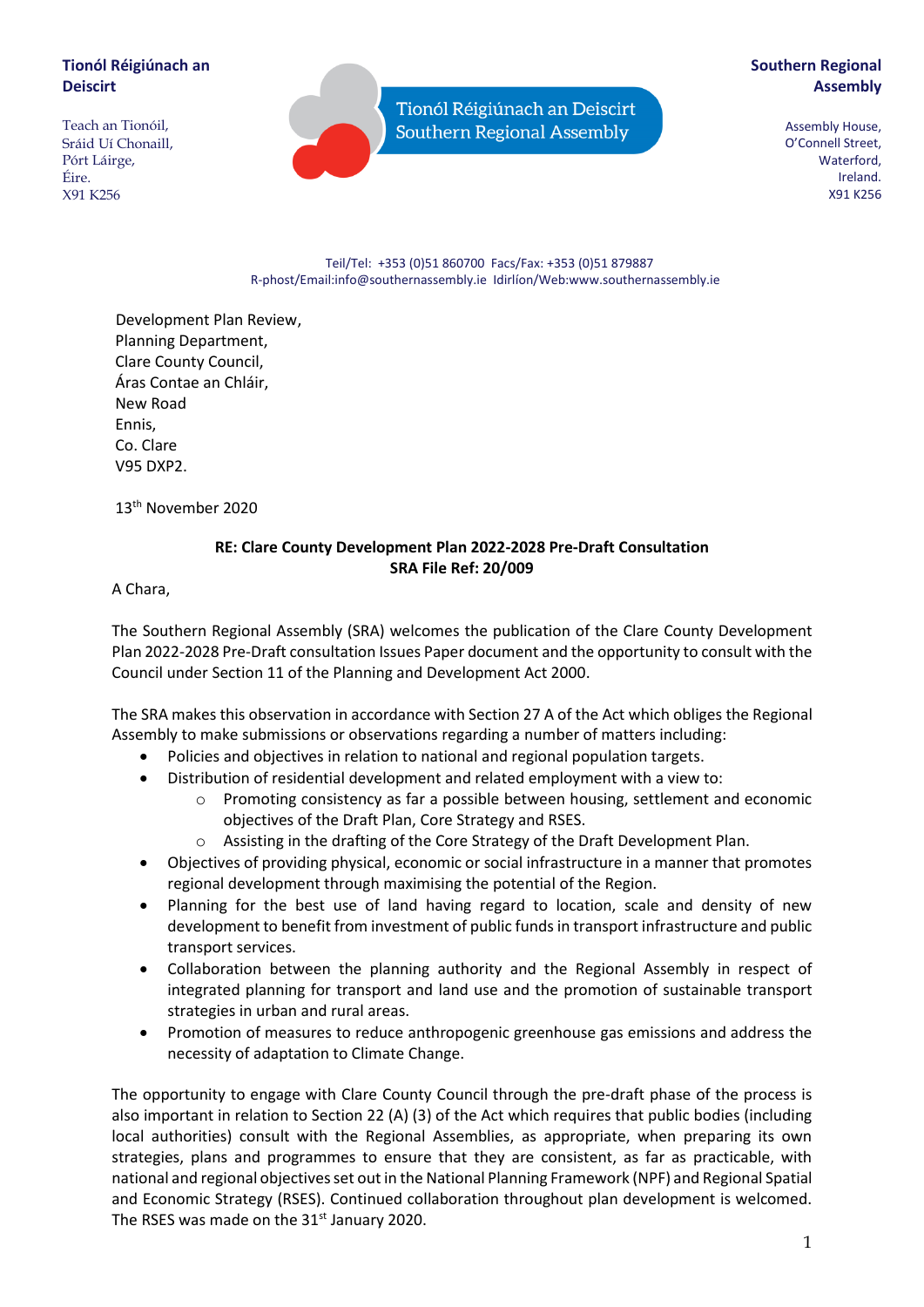## **1.0 Overall Observations**

The Clare County Development Plan 2022-2028 is pivotal to achieving the step change required by national and regional policy for Clare and the Limerick-Shannon Metropolitan Area to fulfil its potential. The Development Plan will be critical in establishing this direction of change, embedding the pathway for transition to compact growth and delivering on targets and strategic infrastructure. The SRA intend to outline high level points and issues at this stage.

*Chapter 2: Strategic Vision* sets out the strategic vision and overall strategy for the RSES. Section 2.2 and the associated Strategy Statements and Key Enablers are particularly relevant for the Development Plan. The RSES provides a vision for the development of the Southern Region to become one of Europe's most **Creative and Innovative**, **Greenest** and **Livable** regions.

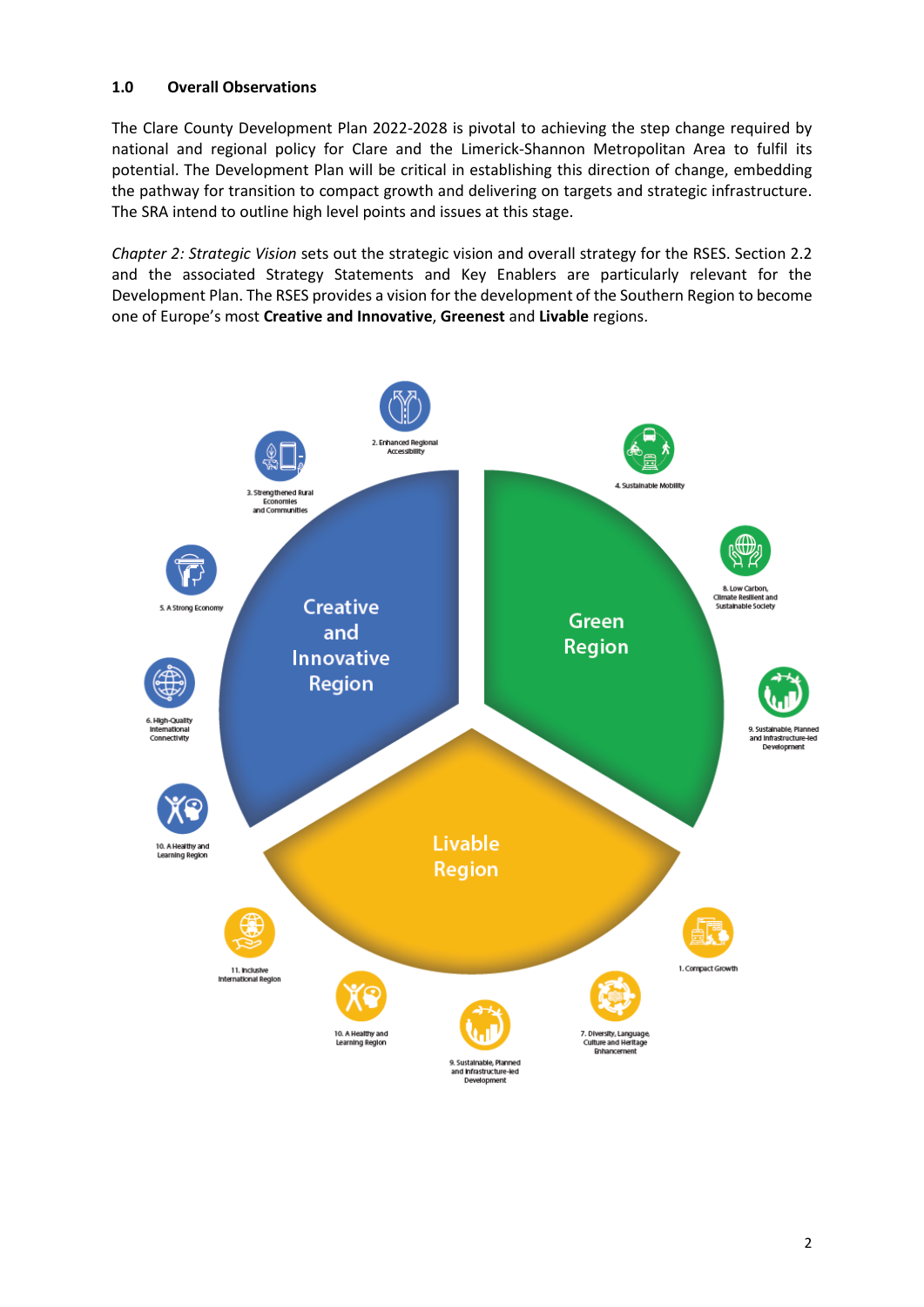The RSES combines our international and national commitments with regional development priorities in 11 Strategy Statements to deliver the vision for the Region:



1. Compact Growth



5. A Strong Economy



9. Sustainable, Planned and Infrastructure-led Development



2. Enhanced Regional Accessibility



6. High-Quality International Connectivity



10. A Healthy and **Learning Region** 



3. Strengthened Rural Economies and Communitie



7. Diversity, Language, Culture and Heritage Enhancement



11. Inclusive **International Region** 



4. Sustainable Mobility



8. Low Carbon, **Climate Resilient and Sustainable Society** 



11. Inclusive **International Region** 

A key component of the RSES strategy is to strengthen the settlement structure of the Region and to capitalise on the individual and collective strengths of our three cities, our metropolitan areas, and our strong network of towns, villages and rural communities.

The RSES should be consulted and appropriately referenced across the themes covered in the Issues Paper as the Council moves to preparation of a Draft Development Plan. The RSES is available through the following link:

<http://www.southernassembly.ie/regional-planning/regional-spatial-and-economic-strategy>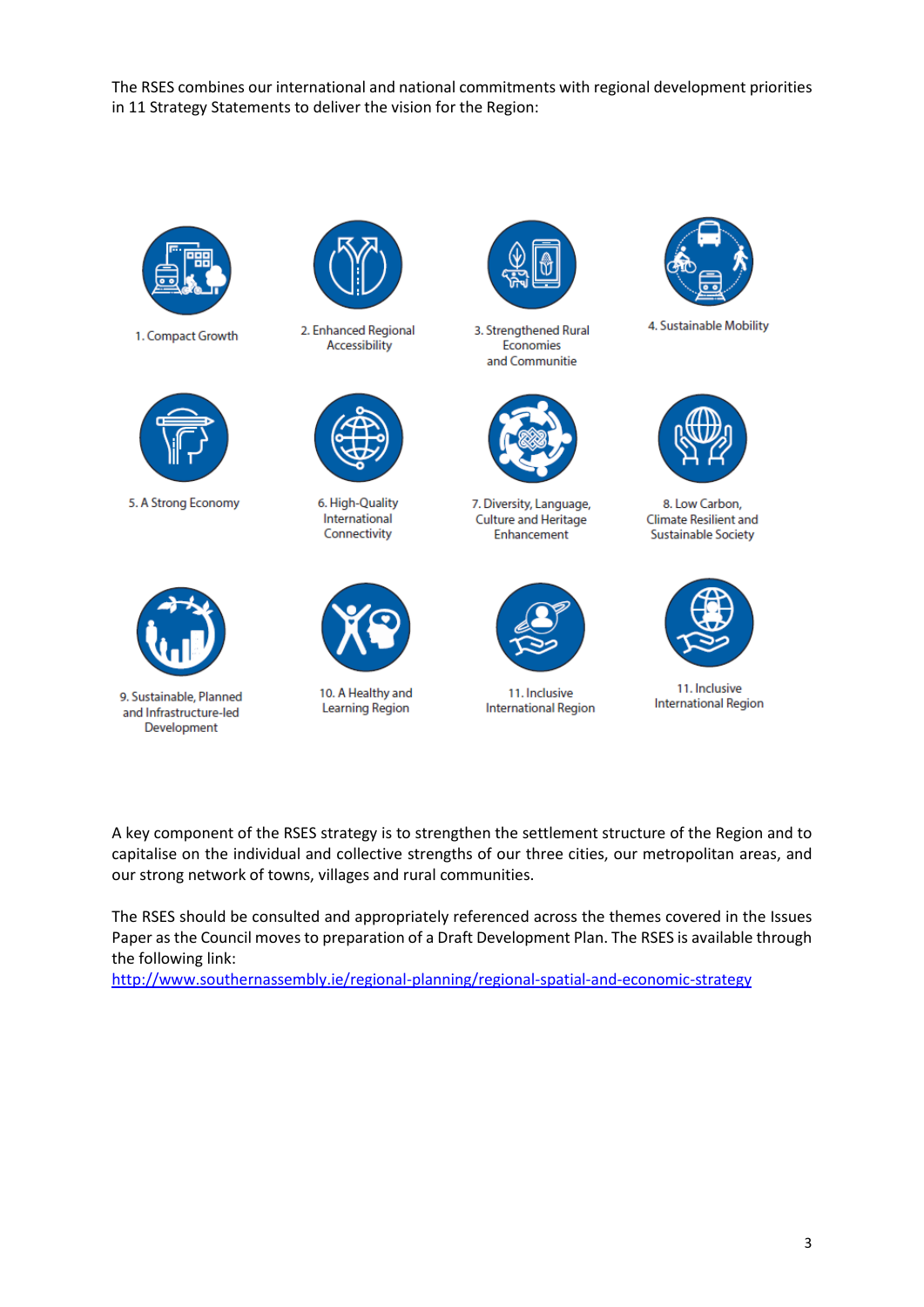### **2.0 People and Places**

*Chapter 3: People and Places* provides the regional settlement strategy. We refer in particular to *Section 3.2: Sustainable Place Framework* and *Section 3.3: A Tailored Approach* and the settlement typology set out in Table 3.2 including:

- 1. Cities and Metropolitan Areas
- 2. Key Towns Section 3.5 (including Ennis)
- 3. Towns and Villages Section 3.6
- 4. Rural Areas Section 3.7
- 5. Networks Section 3.8.

Achieving compact growth is a central theme of the RSES. This means that 50% of all new homes targeted for Limerick City and Suburbs (part of which is located in County Clare) and 30% in other settlements must be within their existing built up footprints. This level of growth presents both a significant opportunity and a challenge.

Growth targets for each local authority are set to 2031 and require a framework to put actions into practice. For this reason, the RSES focuses on:

- **Strong Collaboration**: Partnership between Limerick-Shannon, Cork and Waterford Metropolitan Areas (extending to Galway) to harness their combined potential as engines of growth to drive regional parity. In additional, potential networks are identified to encourage cross boundary collaboration.
- **Flexible Framework:** Flexibility is enabled to seek evidence based and tailor-made growth responses by each local authority for different places. Important principles are set for local authorities to follow when determining the allocation, scale and phasing of growth.
- **Transitional Change and Infrastructure Delivery**: The RSES recognises that the level of change required to meet targets cannot be achieved immediately. It will require several RSES/Development Plan cycles and lead-in time for providing infrastructure to achieve the targets to 2040. A strong emphasis is therefore placed on funding mechanisms and holistic approaches to delivering integrated infrastructure packages for our settlements (physical, social, environmental inter alia).

The Core Strategy will be a key element in the Draft Development plan to determine the hierarchy of settlements and appropriate growth rates for the County. The RSES requirements relating to the Core Strategy are set out in Section 3.3 of the RSES and include Regional Policy Objectives (RPOs) such as *RPO 2: Planning for Diverse Areas*, *RPO 3: Local Authority Core Strategies* and *RPO 5: Population Growth and Environmental Criteria*.

New national guidelines for rural housing and development plans are awaited and will provide an important input to preparation of the Draft Development Plan when published together with a Housing Needs Demand Assessment (HNDA).

The Core Strategy should reflect NPF and RSES priorities by positioning the Limerick-Shannon Metropolitan Area as a primary driver for economic and population growth in the Southern Region.

### *2.1 Limerick-Shannon Metropolitan Area (LSMASP)*

The RSES recognises that our Cities and Metropolitan Areas require a significant step change to achieve vibrant higher density compact growth. The NPF has presented a unique opportunity for the accelerated growth and transformational development of the Limerick-Shannon Metropolitan Area. This needs to find strong expression in the new Development Plan. The Issues Paper presents the opportunities for Shannon but lacks a discussion on the area of Limerick City and Suburbs and the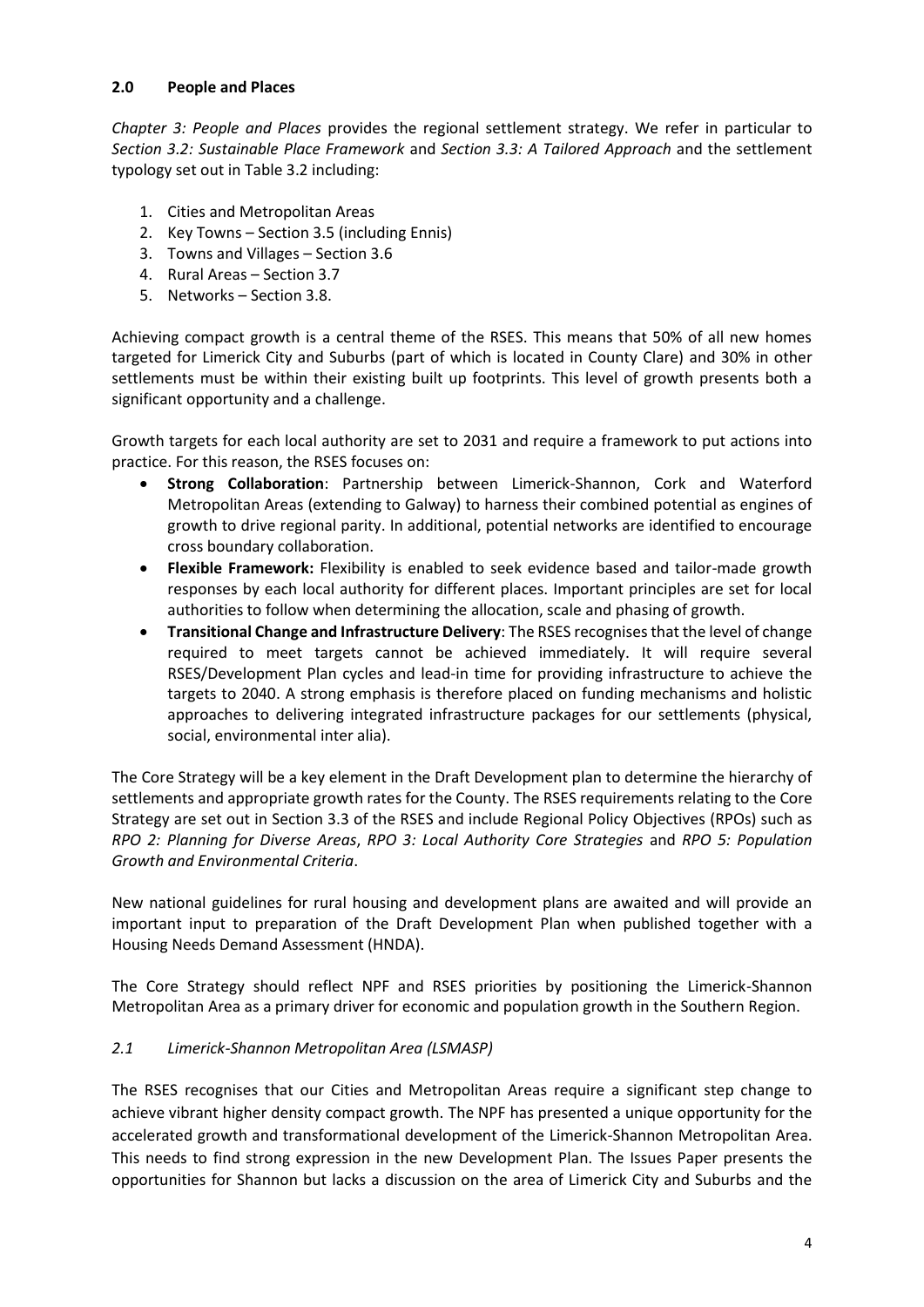remainder of the Metropolitan Area which is part of Clare. The success of Limerick directly impacts the Metropolitan Area and wider Region.

Through *Policy Objective 1* of the MASP, the Limerick-Shannon Metropolitan Area is positioned to be:

- A primary driver of economic growth and population growth in the Southern Region.
- A complimentary location to Dublin
- An international location of scale

The new Development Plan will require a strong and distinct focus and emphasis on the Metropolitan Area with development objectives to reflect MASP policy objectives and should be informed by the vision for the Metropolitan Area as set out in the LSMASP:

*"To create a sustainable, inclusive, smart, climate and economic resilient Limerick-Shannon Metropolitan Area, which is competitive and of a scale which can exert criticalmass leverage at an international level, maximising the economic, social, cultural and environmental opportunities in a manner for all those who live, work and visit the Metropolitan Area, Mid-West and for the benefit of the country."*

The Draft Development Plan should also be informed by the key infrastructural and transformative enablers in *Section 2.2: Shannon,* the Guiding Principles in Section 3.2 and National Enablers in Section 4.0 of the LSMASP in formulating the Development Plan policy for the Metropolitan Area.

Section 3.4 of Chapter 3, addresses the key challenge for our Cities and Metropolitan Areas and sets out key RPOs to support their development:

- RPO 6 Collaboration between Metropolitan Areas
- RPO 7 Delivery and Funding for strategic investment priorities
- RPO 8 Investment to deliver on the vision for Metropolitan Areas
- RPO 9 Holistic Approach to Delivering Infrastructure
- RPO 10 Compact Growth in Metropolitan Areas.

In addition, Appendix 3 of the RSES sets out shared goals shared across each of our Region's Metropolitan Areas:

Goal 1: Sustainable Place Framework

- Goal 2: Excellent Connectivity and Sustainable Mobility
- Goal 3: Economic Engines Driving Regional Growth
- Goal 4: High Quality Environment and Quality of Life
- Goal 5: A Learning, Welcoming and Socially Inclusive Metropolitan Area
- Goal 6: Pioneering Locations Networked Internationally and Regionally
- Goal 7: Evolve Innovative Approaches and Strategic Priorities

The Draft Development Plan should address these themes in the development of the overall strategy for the Metropolitan Area.

Shannon is central to delivering the ambition for the Limerick-Shannon Metropolitan Area's economic development and success. Shannon is identified for significant population growth i.e. greater than 30% population increase by 2040.

However, while Shannon is a significant employment base, its population growth rate remains stagnant. The interdependence between Shannon as a residential area and its employment assets – Shannon Free Zone and Shannon International Airport - have weakened to the detriment of Shannon. As identified in the Limerick-Shannon MASP, the challenge for Shannon is to transform into a dynamic, vibrant place to live. Opportunities exist to create a new image that is fresh and welcoming, and capitalises on the existing strengths and assets of Shannon. This should be pursued through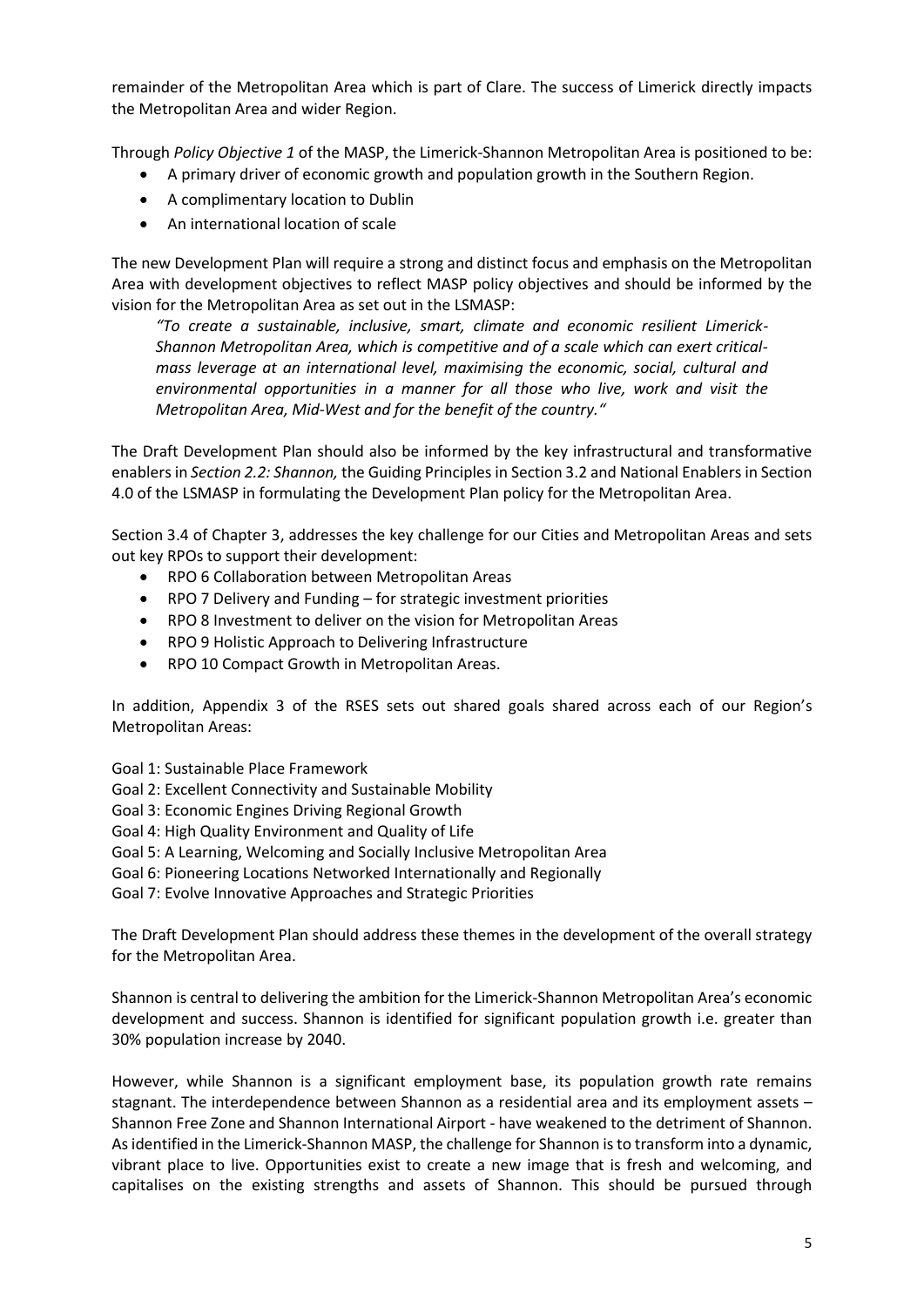placemaking, including improving the quality and sense of place in the town centre. LSMASP Policy Objective 10 (b) refers:

*"It is an objective to enhance Shannon Town as an attractive residential centre through regeneration, active land management initiatives and the redevelopment of Shannon Town Centre. An Action Area Plan for Shannon Town Centre and required environmental assessments including SEA and AA will be prepared within 3 years of the publication of this RSES and MASP."*

LSMASP Policy Objective 21 states that it's an objective to deliver improvements in the public realm in the Limerick-Shannon Metropolitan Area to create more active and vibrant urban centres. In this regard, improvements and enhancement to Shannon Town Centre to create a sense of place, to upgrade public realm and promote redevelopment is cited.

### *2.2 Key Town of Ennis*

Fourteen Key Town are identified in the RSES that reflect the differing urban structure across our Region.

As one of six large-scale Key Towns in the Region, Ennis (see RPO 13) will play a critical role in underpinning the RSES and ensuring a consolidated spread of growth beyond the cities to the subregional level. *Section 3.5: Key Towns* of the RSES states:

*"These Key Towns are self-sustaining regional drivers and have a comparable structure to the five regional growth centres identified in the NPF."*

While local authorities are supported in targeting growth of more than 30% in Key Towns subject to capacity analysis, it is important to note that the nature, scale and phasing of growth of each Key Town will be determined by local authorities through the Core Strategy. In this regard, local authority initiatives to deliver infrastructure led development and retrofit physical and social infrastructure are critical to improving the quality of life for existing communities.

The Draft Plan and Core Strategy should reflect RSES priorities by positioning Ennis so as to develop its role as a self-sustaining regional driver within the Southern Region. The potential relationships and synergies between Ennis and the Metropolitan Areas of Galway and Limerick-Shannon could be explored.

Through the RSES, Irish Water (IW) Investment Plans must align with the objectives and settlement strategy of the RSES and assist the strategic role played by Key Towns. Collaboration is required between IW and local authorities to agree phasing, water and wastewater services to accommodate growth in a phased, sustainable manner. Subject to capacity analysis, Section 3.5 of the RSES states that some Key Towns may justify significant growth while others may place a greater emphasis on strengthened services, facilities and economic roles.

#### *2.3 Towns and Villages*

After the Limerick-Shannon Metropolitan Area and Key Town of Ennis, the distribution of growth across the County's other towns, villages and rural areas is a matter for the Development Plan to address. The RSES does however seek prioritisation (see *Section 3.6: Towns and Villages*) in the growth allocation for settlements informed by guiding principles as set out under RSES *Section 3.3. A Tailored Approach*.

The RSES recognises that towns and villages are the local drivers for their surrounding areas and a sustainable, infrastructure-led growth approach is encouraged at the appropriate scale. RPO 26 specifically relates to towns and villages. Part (d) of RPO 26 states: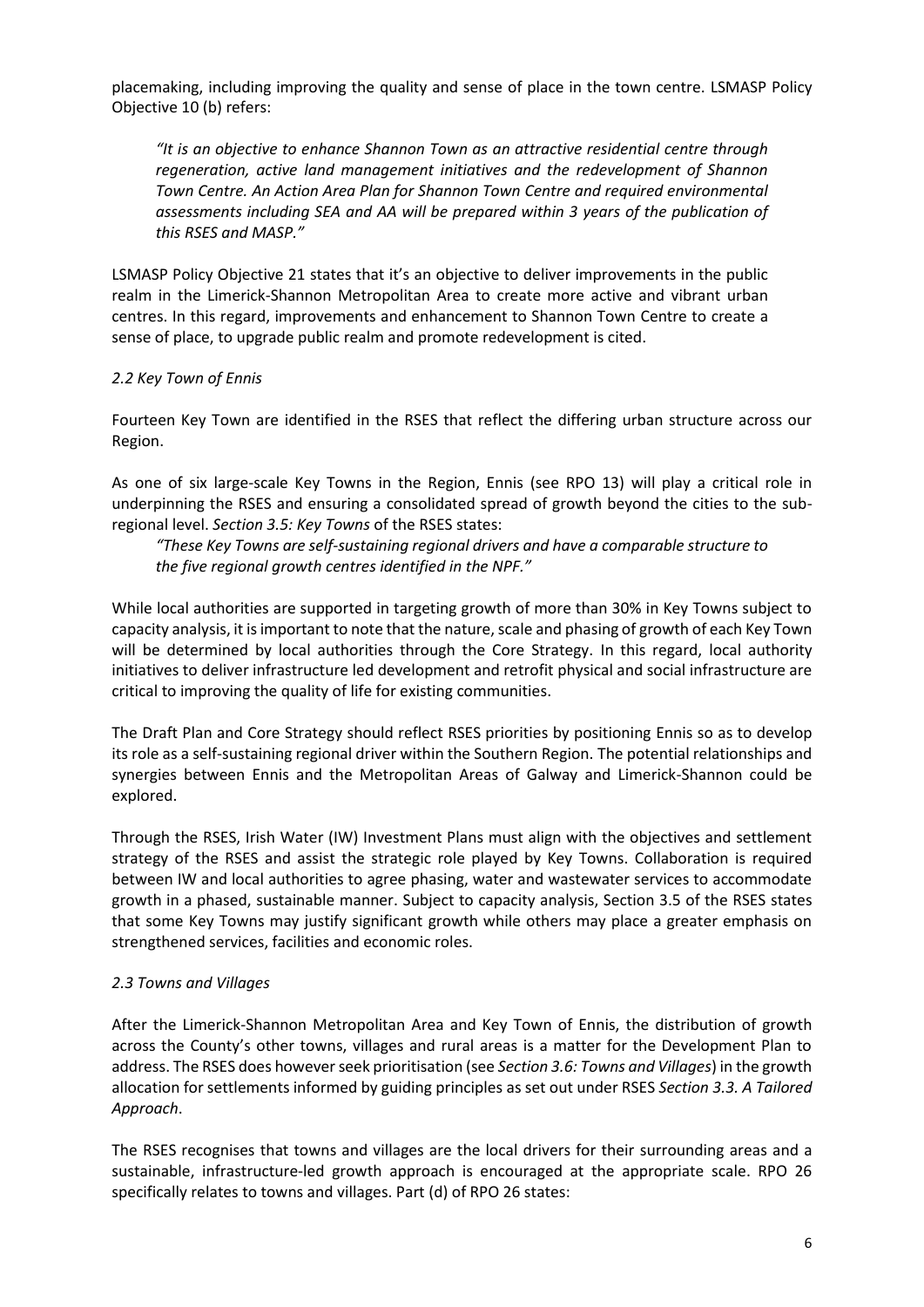*"Local authorities will identify settlements which can play an enhanced role at subregional level to drive the development of their area;"*

*Section 3.3: A Tailored Approach* states that when allocating for future growth in the Core Strategy of each Development Plan, local authorities will have regard to the RSES settlement typology and apply the following guiding principles:

- Scale of population and its existing performance;
- Extent to which a settlement is located inside or outside one of the three defined Metropolitan areas
- Scale of employment provision, number of jobs, jobs-to-resident workers ratio and net commuting flows.
- Compliance with NPO 72 of the NPF.
- Linking Core Strategies to an evidence base on the availability and deliverability of lands within the existing built up footprints.
- Extent of local services and amenities provided.
- Rate and pace of past development and the extent to which there are outstanding requirements for infrastructure and amenities
- Extent to which sustainable modes of travel can be encouraged.
- Accessibility and influence in a regional and sub-regional context.
- Sub-regional interdependencies
- Accessibility as a service centre for remote and long-distance rural hinterlands.
- Track record of performance and delivery, as well as ambition and scope to leverage investment
- Environmental and infrastructure constraints.
- The appropriate density and scale of development relative to the settlement and location.
- Need for attractive, alternative options to rural housing within smaller towns and villages.

Section 3.6 of the RSES states that Development Plans should include appropriate guidance for new homes in small towns and villages and renewal initiatives to assist an evidence-based approach to identifying appropriate sites for housing, social and physical infrastructure, including water and wastewater infrastructure.

The Issues Paper has a positive focus on creating sustainable and vibrant communities within smaller settlements which will act as local development and service centres. This is strongly supported and aligns with the Sustainable Place Framework of the RSES (see RPO 31).

### *2.4 Rural Areas*

The RSES strongly supports the development of our rural areas, and Chapter 3 recognises the decline of population and services in many of our smaller settlements as a problem of strategic national and regional importance and acknowledges the need for investment to reverse decline and attract population and enterprise growth.

*Section 3.7: Rural Areas* of the RSES states that Core Strategies in Development Plans should identify areas under strong urban influence in the hinterlands of settlements. They will set an appropriate rural housing policy response to avoid ribbon and over-spill development from urban areas, support revitalised towns and villages, achieve sustainable compact growth targets and protect the rural resource for rural communities, including people with an established local connection to the area and relevant policy is set out in RPO 27. This facilitates the needs of rural communities, whilst controlling pressures for urban-influenced housing demand. Updated national guidance is anticipated.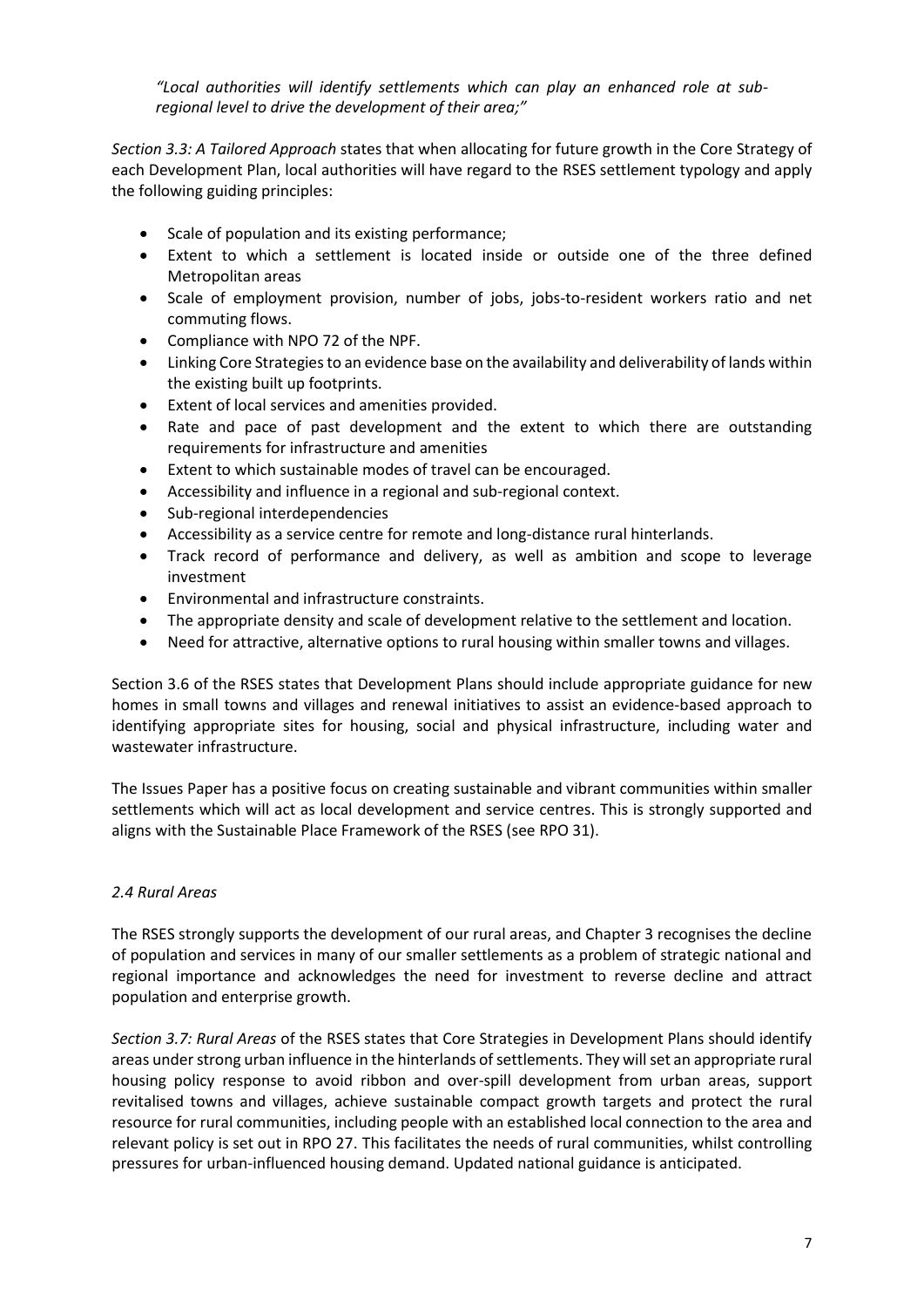The importance of our rural areas is highlighted throughout the RSES including for example rural economic development (see Section 4.5), and rural connectivity (see Section 6.3 and RPOs 158 and 172). Various parts of our rural Region have different requirements requiring local customised responses, but all require greater economic diversity and innovation to ensure resilience.

#### *2.5 Networks*

The RSES recognises that's when settlements combine their similar economic strengths and specialisms it provides strategic opportunities to drive the regional economy. These networks present opportunitiesfor collaborative projects and shared benefits from strategic infrastructure investments, particularly from improved inter-regional connectivity (transport networks and digital communications) perspective.

Chapter 3 and 4 identify the importance of networks, with examples of settlements sharing assets and collaborating to drive economic growth. From a Development Plan perspective, it is important to note that while the RSES process has identified the potential for collaboration actions, a commitment to deliver is required at a local level if opportunities are to be realised.

The *North Kerry/ West Limerick/Shannon Estuary/Clare network* is a potential network that is relevant to Clare. This recognised the potential economic role of settlements including Listowel, Abbeyfeale Newcastle West (Key Town), Kilrush as economic drivers connected with the Shannon Estuary and Shannon Foynes Port. Another relevant potential network is the *Galway-Ennis-Shannon-Limerick Economic Network*. This potential network of Key Towns and Metropolitan Areas share assets on the Atlantic Economic Corridor.

The RSES also identifies the economic role played by smaller scaled settlements for their surrounding rural hinterlands and the opportunities for sharing assets and opportunities (see RPOs 28, 29 and 30) between different settlements to drive rural economic growth. The *Clare Rural Development Strategy*, which is recognised as an exemplar approach to rural development in the RSES, has also taken this approach. The SRA supports initiatives through the Development Plan to harness the potential of such networks.

### *2.6 Compact Growth and Regeneration*

Compact growth and regeneration are cross-cutting themes for settlements of all sizes. The RSES and MASP seek a dynamic Development Plan approach to achieve Core Strategy growth targets. S*ection 3.11: Regeneration* states that the regeneration and development of urban brownfield and infill sites to achieve higher density populations will need to be a priority for local authority plans, with a focus given to mixed-use developments for vibrant living and working urban centres.

The RSES includes specific objectives in relation to compact growth and for Metropolitan Areas. In its preparation of the Draft Development Plan, the Council should implement *RPO 10: Compact Growth for Metropolitan Areas.*

For the Limerick-Shannon Metropolitan Area this will necessitate objectives to achieve at least 50% of all new homes in the existing built-up footprint of Limerick City and Suburbs, focusing on urban regeneration, brownfield and infill development. Section 7.2 of the MASP states that as regeneration issues in Limerick City are similar to Shannon, there are opportunities for both local authorities to work together to overcome challenges. This should be explored further through the Development Plan process.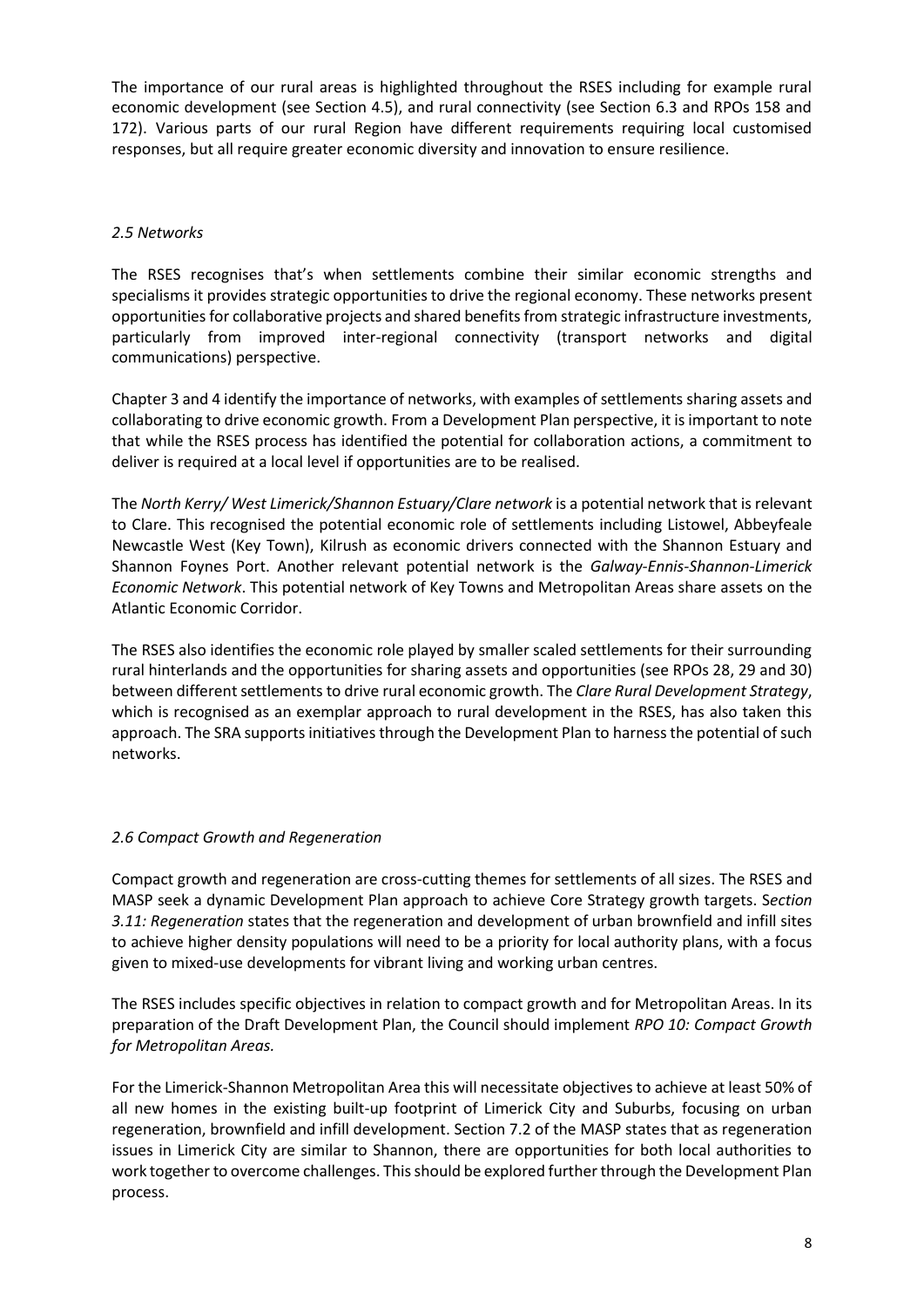In relation to Key Towns and other towns and settlements, RPO 35 (c) states:

*"Development Plans shall set out a transitional minimum requirement to deliver at least 30% of all new homes that are targeted in settlements other than the cities and suburbs, within their existing built up footprints in accordance with NPF National Policy Objective 3c. This will be evidence based on availability and deliverability of lands within the existing built up footprints."*

*RPO 34: Regeneration, Brownfield and Infill Development* states that, in pursuit of the NPF's NPO 3a, 3b and 3c, the Development Plan Core Strategy should be accompanied by specific objectives setting out the achievement of urban infill/brownfield development. Considerations for brownfield site remediation are provided by RPO 34.

The RSES recognises that infill and brownfield development is complex. In this regard, active land management initiatives are supported through *RPO 37: Active Land Management* while the work of the Land Development Agency is supported in RPO 36. Collaboration is required between Irish Water (IW) and the local authorities to agree phasing, water and wastewater services to accommodate growth in a phased, sustainable manner.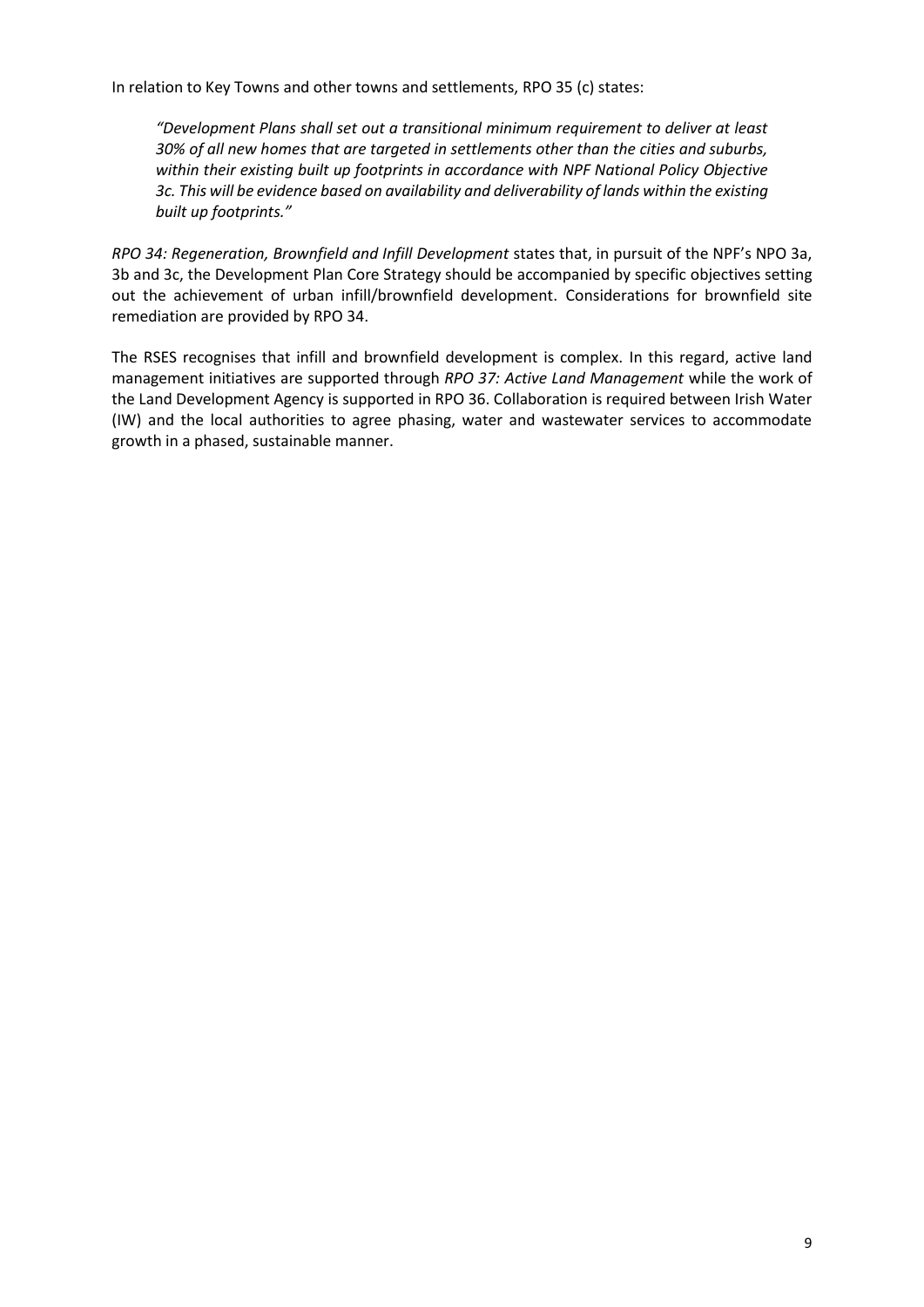### **3.0 Economic, Enterprise, Tourism and Retail Development**

*Chapter 4: A Strong Economy Innovation and Smart* provides a 'regionalisation' of national economic policy. The RSES states that our Region needs to transform our enterprise base through diversification and innovation for longer term resilience while managing potential vulnerabilities.

#### *3.1 Economic Strategy*

Five economic principles are contained in RSES economic strategy and these should be reflected and integrated into the Development Plan:

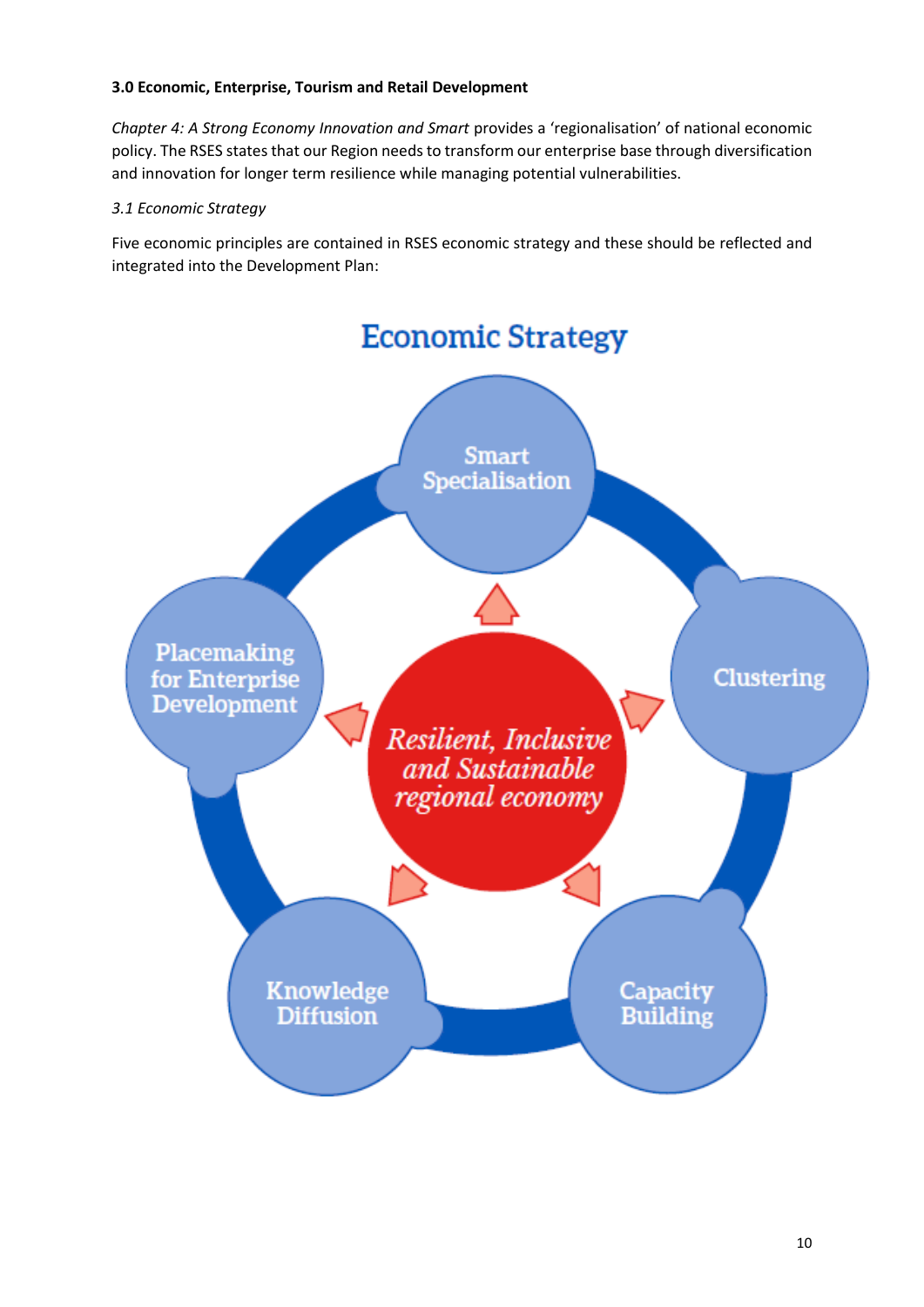- 1. **Placemaking** will be instrumental to ensuring that Clare retains and attracts sufficient human capital and talent. It will create conditions necessary for sustaining jobs and competitive advantages, while increasing the attractiveness of Clare as a location to work, live and invest
- 2. **Capacity Building** is required to bid for and win competitive funds and to ensure successful implementation of the Development Plan. The key message of the RSES is for all local authorities and relevant agencies to ensure they have capacity to identify funding resources for implementation and to prepare robust applications. This should be reflected in the formulation of the Draft Development Plan.
- 3. The full scope of future work and skills required for our economy remains unknown. Creating the culture of learning through **Knowledge Diffusion** and the creation of a Learning Region are essential to securing greater economic resilience. The RSES promotes the establishment of a Learning Region which will build our skill base. Encouraging collaboration between higher education institutes, the Regional Skills Fora and the Educational and Training Boards presents the potential to develop skills and knowledge in areas most exposed to technological disruption. By supporting community and education providers, Clare can ensure that knowledge and skills are spread to all citizens to help address skills shortages and lifelong learning challenges.
- 4. The RSES states that it is important that an enterprise-friendly ecosystem is facilitated, including skills-matching, collaborations between government, industry, higher education and communities. **Smart Specialisation** will play a central role as it brings together key stakeholders to identify the competitive advantages of an area with the view of developing economic opportunities.
- 5. Fostering modern **Clustering** policies is a strong feature of the Region's economic strategy. The Mid-West Skills Forum has been particularly successful in establishing clustering initiatives and this should be reflected in the Draft Development Plan.

# *3.2 Economic Drivers*

Creating a strong Metropolitan Area and Key Town of Ennis should be the central element to establishing Clare's economic resilience. Key infrastructural requirements have been provided for Ennis in Chapter 3 of the RSES and for Shannon in the Limerick-Shannon MASP. These should be considered in the Development Plan. Enhanced collaboration between all three Metropolitan Areas will also be a key enabler. Promoting a collaborative intra-regional partnership approach between Limerick-Shannon, Cork, Waterford and Galway should be a key priority in the Development Plan.

The Atlantic Economic Corridor offers opportunities for inter-regional collaborative initiatives and an all-island economic perspective. Clare's central location within this corridor is a significant advantage and presents an opportunity to play a lead role in inter-regional collaboration initiatives.

*Section 4.5: Rural Development*states that sustainable rural communities are dependent on viable and vibrant towns and villages. Various parts of rural Clare have different requirements requiring local customised responses, but all require greater economic diversity and innovation to ensure resilience. Section 4.5 and RPOs 43 to 50 set out key policy areas to support rural development including the need for digital and physical infrastructure and polices.

There are many examples of innovation and enterprise in rural development and Clare County Council's Rural Development Strategy is regarded as an exemplar in the RSES. The development of partnership models across a network of settlement and communities is promoted to optimise the use of specialist roles and maximise further investment in infrastructure and services with the wider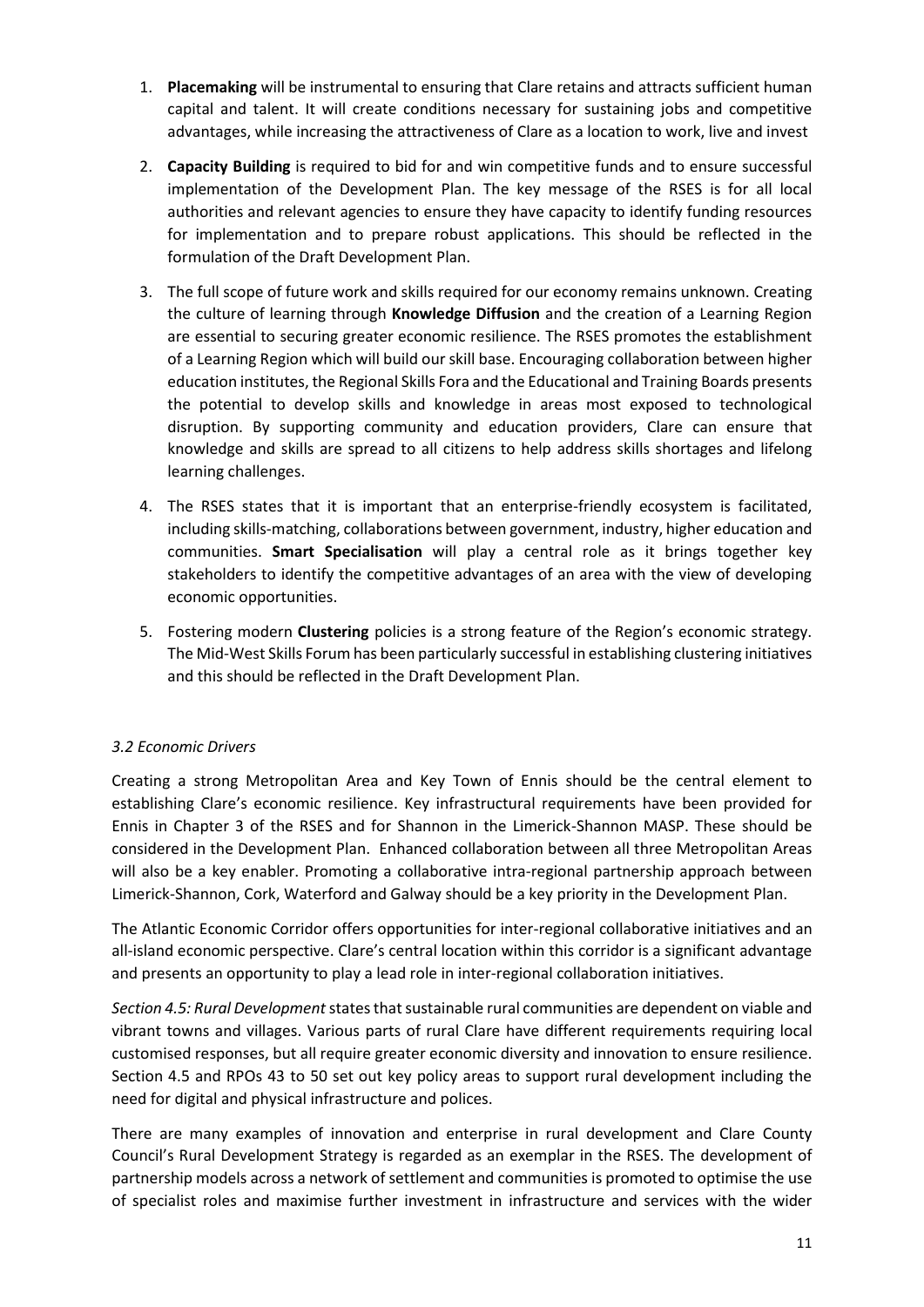hinterland shared between towns and villages in our rural Region. Other good practice examples are cited in the RSES which may offer policy solutions and responses in the Draft Development Plan. Cross boundary co-operation within our Region to address similar problems is a key theme of the RSES and this may be explored further through the Development Plan process.

## *3.3 Sector Development Opportunities*

Particular industries have place-specific needs, such as proximity to high-energy services infrastructure, water capacity, availability of employees, proximity to public transport, access to international markets through airports and ports, and serviced lands. Section 4.6 of the RSES states that these issues should be considered in Development Plans.

The Marine sector is identified in the RSES as an emerging sector. The important role of the seafood sector, coastal tourism and offshore renewable energy are all assets that will drive the marine economy of our Region. The opportunities for the Southern Region under the National Marine Planning Framework (NMPF) are significant, with Clare playing a significant role for our Region to be a first mover under Marine Spatial Planning (RPO 78).

The Strategic Integrated Framework Plan (SIFP) for the Shannon Estuary is cited as a good practice in the RSES. The RSES states that there are significant opportunities to grow the Blue Economy through offshore wave and wind renewable energy in the Shannon Estuary and the west coast of County Clare, reflecting the key natural assets of wave and wind energy, together with the presence of grid connections. The RSES recognises that the SIFP requires marketing and promotion support both from a financial and expertise perspective (RPO 79). The Marine sector will be central to Marine Spatial Planning and revitalising rural and coastal communities. *RSES Section 4.9.2: Growing the Blue Economy* and *Section 6.3.4.2: Our Regions Strategic Port and Harbour Assets* are important supports to Development Plan policy on marine potential.

The Issues Paper states that the retail environment is changing particularly in relation to town centres. The RSES champions innovation in the retail sector in response to changing patterns of activity, including online retail. RPO 55 specifically relates to retail and supports the sequential approach to retail development, placemaking to improve vitality and vibrancy of urban centres, and the preparation of retail strategies including Joint Retail Strategies. PO 17 of the Limerick-Shannon MASP states that within one year of the adoption of the RSES/MASP a Joint Retail Strategy shall be commenced for the Limerick Shannon Metropolitan Area in accordance with the Retail Planning Guidelines. The Regional Assembly acknowledges progress being made by local authorities in this regard.

*Section 8.7: Retail* of the Limerick-Shannon MASP states that retailing business model is evolving in a digital direction. Therefore, retail should be at the centre of any digital strategies developed by local authorities. A settlement centre should attract consumers by offering a unique retail experience and to evolve in line with data about shopping preferences and behaviour. The RSES supports mechanisms to support traditional retailers in the transition to technology led, experiential retail models.

Section 4.6 of the RSES recognises that the transition to a low carbon future will see entire sectors of the economy undergo radical changes which will create new types of enterprises and jobs. The Development Plan process provides the opportunity to explore the required investment in new skills, as well as appropriate assistance and incentives to enable enterprise to make the transition.

The emerging Connected and Autonomous Vehicles (CAV) sector provides a good example of how our Region is a global technology hub of choice when it comes to next generation of business and technology for connected mobility. Jaguar Land Rover has an established major engineering research centre in Shannon and this is recognised as a significant opportunity. LSMASP Policy Objective 3 (b) states: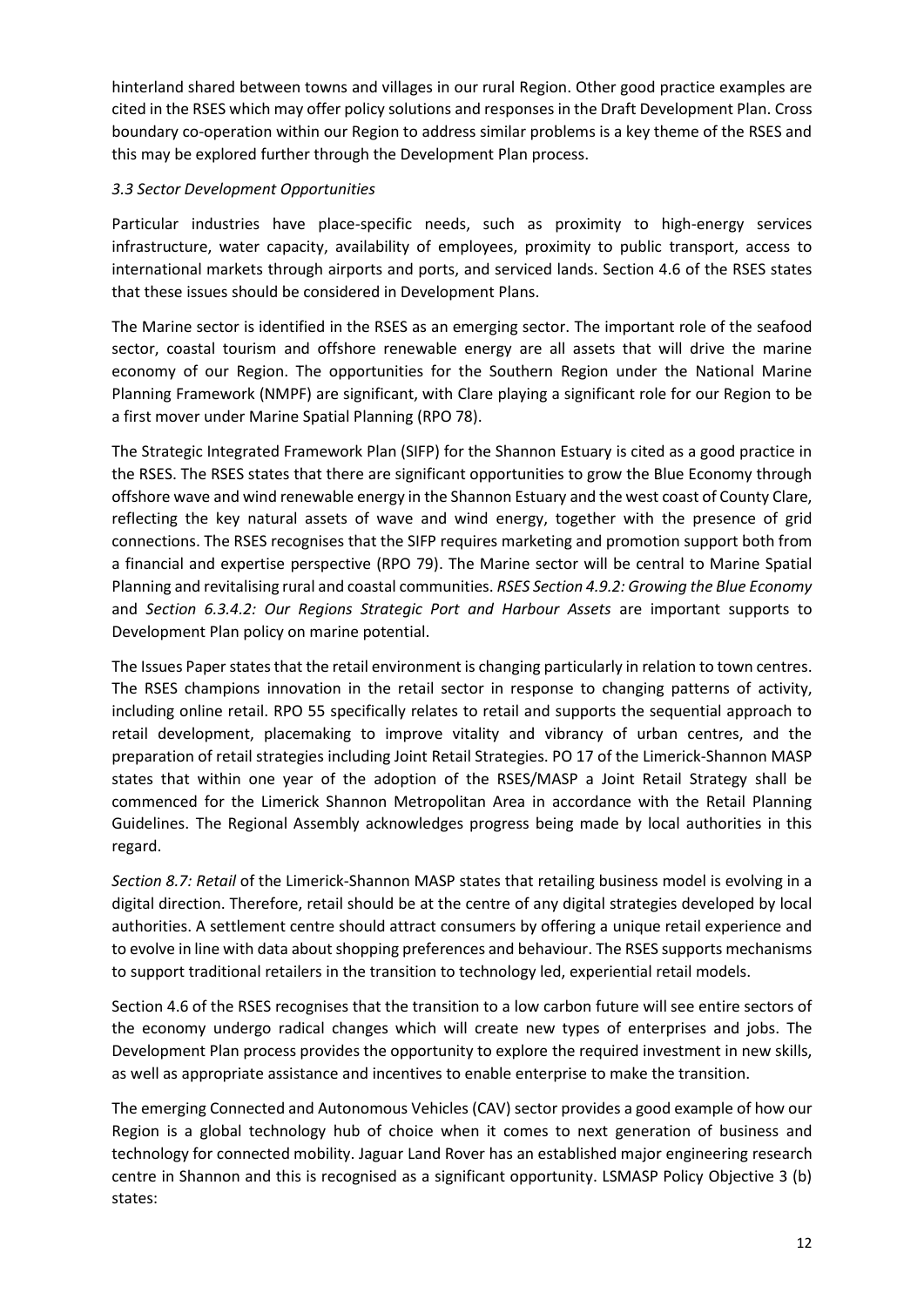*"It is an objective to seek investment to deliver a Connected and Autonomous (CAV) R&D testbed and smart infrastructure in Shannon."*

It is important given the rapid evolution of the economy that Clare has the capacity to adapt to emerging trends. New sectors are constantly emerging and policy approach of the Development Plan should be flexible to allow adaption to emerging sectors. Section 4.6 of the RSES supports enterprise transitions to Industry 4.0 and equipping people with the necessary skills to adjust and adapt to technology changes and disruptions, while creating an enterprise ecosystem that promotes innovation and entrepreneurship in emerging opportunities. This will improve competitiveness and resilience which are in turn underpinned by skills development, innovation capacity, trade and competition, and infrastructure investment.



# Components required to develop resilient and competitive economic growth

The delivery of actions under Mid-West Regional Enterprise Plan and Mid-West Regional Skills Forum are important and should be supported through the Draft Development Plan.

# *3.4 Regional Economic Analysis Reports*

The three Regional Assemblies have published the [COVID 19 Regional Economic Analysis](https://www.southernassembly.ie/uploads/general-files/CV19-Regional-Economic-Analysis.pdf) to inform policymakers at a local, regional and national level of the extent of economic exposure and resilience across Ireland. This is consistent with the key principal of building economic resilience as supported in the RSES (*RPO 75: Anticipating Economic Structural Changes*).

This report developed a COVID-19 Exposure Ratio which represents the total number of its commercial units that were operating in the sectors likely to be worst affected by the COVID-19 outbreak, as a proportion of its total commercial stock as of September 2019. The higher this ratio is for an area, the more likely this area is exposed to significant economic disruption.

The report shows County Clare has a high "COVID-19 Exposure Ratio", with 50.4% of its commercial units operating in the sectors likely to be worst affected. The report indicated an Exposure Ratio of 47.7% for Ennis and 32.6% for Shannon. The Exposure Ratio for Shannon was the second lowest recorded in the settlement exposure analysis (see Appendix A of the report). The economic impact of COVID-19 will have far reaching implications and the ability of policymakers to use an evidence-based approach in identifying the exposure, resilience and appropriate responses is critically important.

The three Regional Assemblies have also published a [Regional Co-Working Analysis](http://www.southernassembly.ie/news/news-article/regional-co-working-analysis) report. Providing a wide range of options will attract highly skilled workers and retain them in our regions. With remote working very much becoming part of normal working patterns in certain sectors, this potential has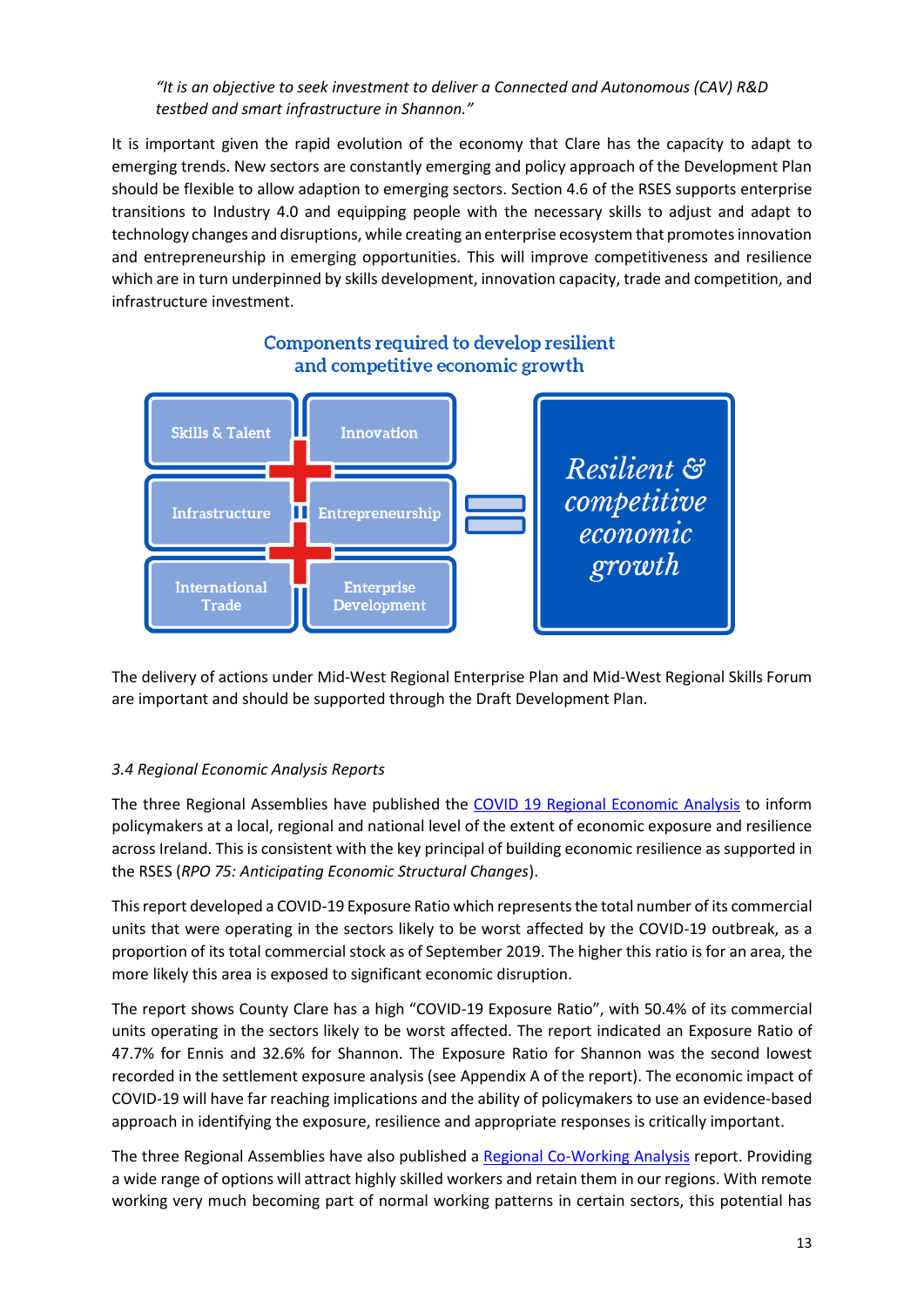gained significant traction and attention since the outbreak of COVID-19. To help fully understand this potential, the Regional Assemblies have taken an important step in building a stronger evidence-based approach through the Regional Co-Working Analysis report.

The report provides a stocktaking exercise on the number of private sector workers capable of operating remotely at regional and county level. The degree to which regions can capitalise on the potential of remote working will depend on a variety of factors - including but not limited to - the quality and strategic location of co-working hubs available. To explore this further, the three Regional Assemblies of Ireland have – through desktop research and consultations with Local Enterprise Offices – embarked on identifying co-working hubs throughout the country.

In Clare, the estimated number of private sector workers capable of operating remotely, as of Q2 2020<sup>1</sup>, is 6,350. De-coupling dependency from daily communing over long distances can enhance the quality of life, reduce environmental impacts and support more sustainable business practices. This will assist in sustaining our capacity for growth, realising RSES and Project Ireland 2040 policy objectives, and help prepare for a more Climate resilient future.

### *3.5 Limerick-Shannon Metropolitan Area*

The Limerick-Shannon MASP incorporates the principles of the RSES economic strategy. Investment in the creation of 'place', access to talent and the presence of an innovative and smart economy are key factors to realising the potential of the Limerick-Shannon Metropolitan Area. The continued growth of Shannon International Airport, Shannon Foynes Port, Shannon Free Zone and third level education facilities is essential for future growth based on leveraging national and international connectivity, higher education capacity and quality of life to secure strategic investment.

The Issues Paper states that the South Clare Economic Strategic Development Zone represents a significant future economic driver. This is supported in Section 8.4.2 of the LSMASP which states:

*"From a national perspective this is an exemplar project enabling an early win to the balanced regional development strategy set out in the National Planning Framework. At local level, the economic resurgence effect of this development will be highly significant for Limerick City and will complement the Limerick 2030 plan."*

An application for the designation as an Economic Strategic Development Zone (SDZ) is supported in LSMASP Policy Objective 14.

Section 8.10 identifies that enhancement of linkages between enterprise and higher education and research is critical. There are several collaborative education-industry initiatives already underway, which focus on increasing the quality and quantity of the talent stream. This provides an opportunity for the Draft Development Plan to communicate the Limerick-Shannon Metropolitan Areas selling point as a hub of internationally recognised learning excellence.

<sup>1</sup> Regional Assemblies of Ireland calculations using data from the CSO's Q2 2020 Labour Force Survey / Census 2016. See Regional Co-Working Analysis for further details.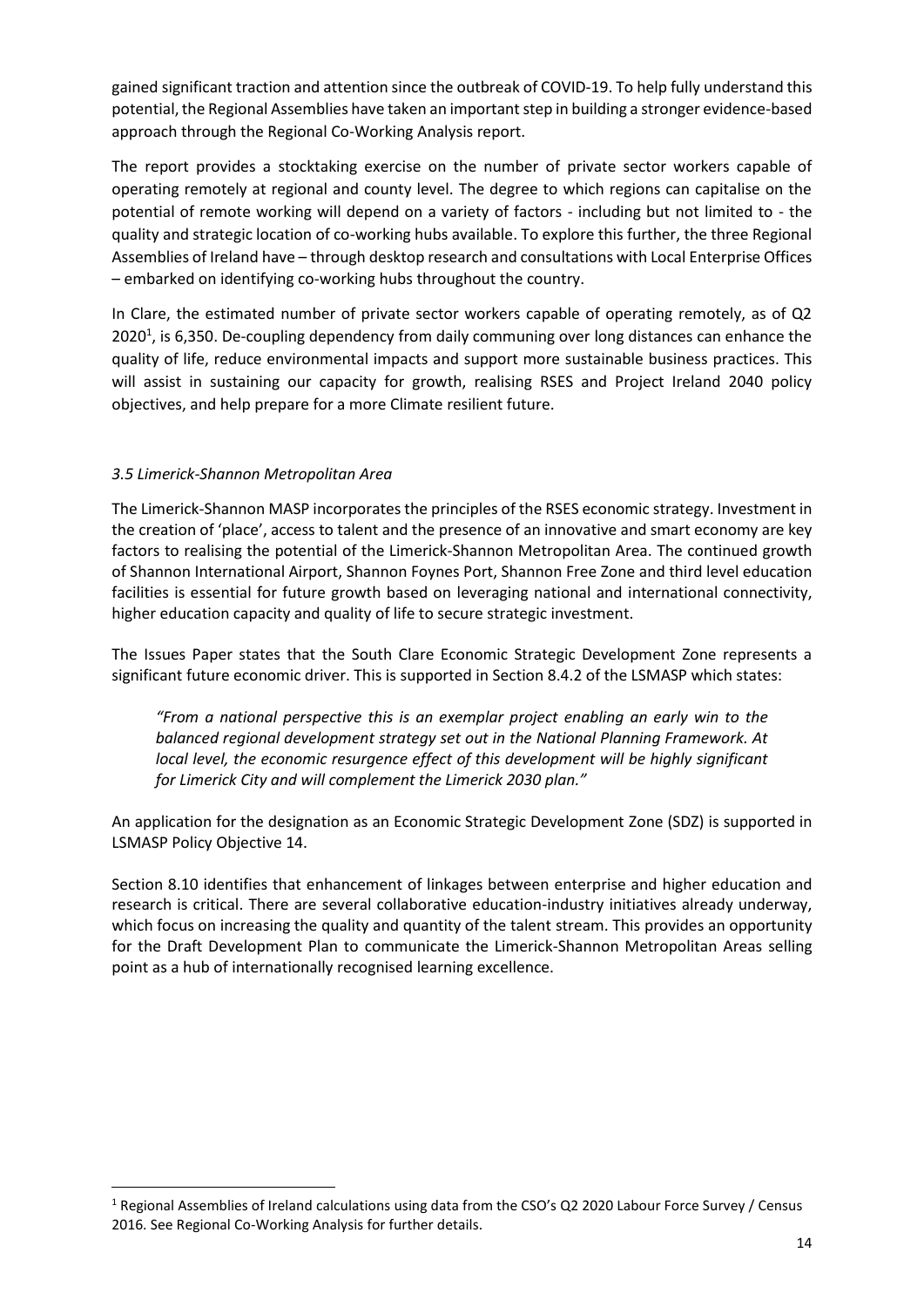#### **4.0 Environment**

*Chapter 5: Environment* of the RSES integrates sustainable economic and social development with the protection and enhancement of the natural environment. The vision is of social progress and prosperity that will be advanced by sustainable policies and objectives for developing a quality human environment and living conditions consistent with respect for the natural environment.

The RSES recognises that our economy and society are wholly dependent on the resources and services provided by the natural environment. A high-quality environment enhances our well-being and quality of life. It also offers a strategic competitive advantage in attracting enterprise and encouraging economic activity in the Region. This is a key competitive advantage for Clare and one which can be further enhanced through a strong policy approach.

The RSES recognises that a policy approach based solely on environmental protection and conservation will not suffice and emphasizes that the factors of environmental progress are assembled around local economic and social motivation. The RSES promotes the recognition of 'services' provided by the natural environment in Section 5.2, where the term 'ecosystem services' is applied to the benefits derived from our ecosystem. The integration of ecosystem services into the preparation of the Draft Development Plan as per RPO 110 will be an important tool in this regard.

An advanced approach is payments for ecosystem services and examples of the Burren Programme, river restoration projects and Upstream Thinking in the UK are provided in Chapter 5. These approaches have assisted in diversifying the rural economy and creating greater economic and environmental resilience, all of which are important themes in the RSES. There are a growing number of examples of these initiatives in our Region, particularly agri-environmental schemes and projects funded under the European Partnerships Initiative (EIP).

An ecosystem services approach can ascertain what services and benefits are likely to accrue from an action or project. This can assist decision-making. Societal issues can also be tackled in such an approach e.g. the agri-environmental schemes provide a significant source of alternative income for a rural economy. This would be an aspect to investigate through the Development Plan process and a policy response may emerge.

The SRA notes the reference to Green Infrastructure in the Issues Paper and recommends expanding this concept to Blue Green Infrastructure (BGI) and Nature-Based Solutions (NBS) in the Draft Development Plan. Benefits are wide ranging and include (inter alia) food production, enhanced property values, health, climate change mitigation and adaptation, more effective management of urban flood risk, improved access, additional and more useable public open space, and improved biodiversity. It therefore affects the quality of life for everyone. It helps to define a sense of place and the character of our communities; provides important spaces for recreation with associated health and wellbeing benefits and strengthens the resilience of our natural environment to change. Protecting these assets and enhancing the benefits that they provide is integral to the future.

The RSES promotes the guidance document, *Planning for Watercourses in the Urban Environment* published by Inland Fisheries Ireland which provides an integrated watercourse protection strategy. RSES also states that spatial planning can play a significant role in ensuring that the design of developments prevent and reduce diffuse pollution, including the use of Sustainable Drainage Systems (SuDS). Development Plan policies that support these good practices are strongly encouraged.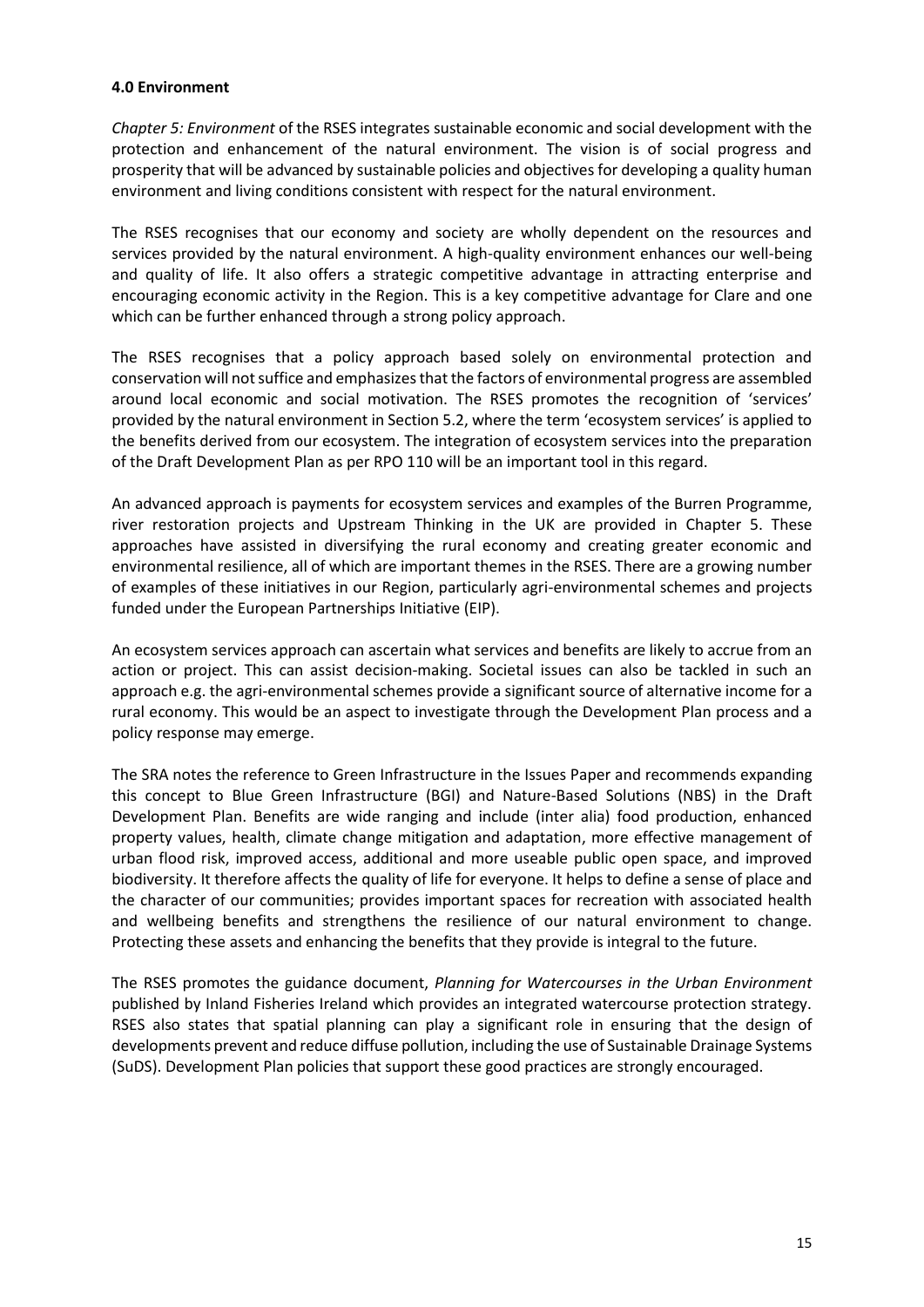#### **5.0 Climate Action**

The Issues Paper identifies that climate the Clare County Development Plan must take account of the significant challenges that are present as a result of climate change. It also states that it is critical that the Plan sets out policies and objectives that support the development of a low carbon climate resilient County.

Climate Action will impact many of the policies and objectives in the Draft Development Plan and as such will inform objectives in relation to flood risk management and surface water drainage, settlement strategy, transport, waste management, water services, energy, natural heritage, green and blue infrastructure, inter alia. This cross-cutting approach should be reflected in the Draft Development Plan. The need for appropriate adaptation or climate proofing measures will be necessary to ensure a comprehensive response to the challenge of Climate Change.

National Climate Policy is demanding of all sectors to deliver transformative and innovative climate responses to:

- a) build resilience to now inevitable effects of climate change (adaptation) and reduce the vulnerability of the State to the negative impacts of climate change.
- b) support the radical reduction of emissions and demand for energy and to deliver a scale up in emission performance across all sectors, to help support the obligations of the State to meet prescribed targets and transition objectives over the coming decade to 2030, setting a trajectory to net zero emissions by 2050.

In addition to the provisions of the RSES on Climate Action, appropriate account should be taken of National Climate Policy to ensure appropriate local level policy/objectives enable the achievement of sectoral targets that will work towards the broader national transition objectives.

Climate Action is a cross-cutting consideration with an extensive scope beyond specific Climate Action measures. This includes support for compact growth and regeneration, support for renewable energy sectors, transition of traditional sectors - especially in energy, agriculture and manufacturing retrofitting our buildings, support for sustainable mobility, measures supporting carbon sequestration, support for the circular economy, biodiversity enhancement and ecosystems services approaches, support for Blue Green Infrastructure, Nature-Based Solutions and flood risk management. A focus on enabling communities to engage in positive Climate Action should also be promoted.

The RSES recognises the need to climate proof our settlements, our built assets and our strategic infrastructure from the impacts of climate change, including severe weather events - such as flooding and coastal erosion - that continue to cause significant disruption to our economy, our society and essential services. The integration of Blue Green Infrastructure (BGI) and Nature-Based Solutions(NBS) into policy formulation and project planning offers opportunities to reduce costs, enhance utilisation of existing infrastructure while creating a climate resilient economy. For example, the integration of Sustainable Drainage Systems (SuDS) will better manage surface water which creates greater capacity in wastewater treatment infrastructure. Stakeholder engagement through the SRAs role on the EU Interreg Europe [Blue Green City project](https://www.interregeurope.eu/bluegreencity/) has found that there are significant gaps in know-how and practical application of BGI and NBS at a local level. A Development Plan policy response in this regard would assist in making progress.

The RSES advocates for greater economic and sectoral diversification, particularly in rural areas where it has been shown that many towns and villages are vulnerable to the effects of economic changes and shocks such as COVID-19 restrictions. The transition to a low carbon economy can offer significant opportunities to achieve sectoral diversification in these areas. However, it requires support, structures and investment. In this regard, the RSES requires that continued support is provided for the work of research and development, centres of excellence in the green economy and pilot projects.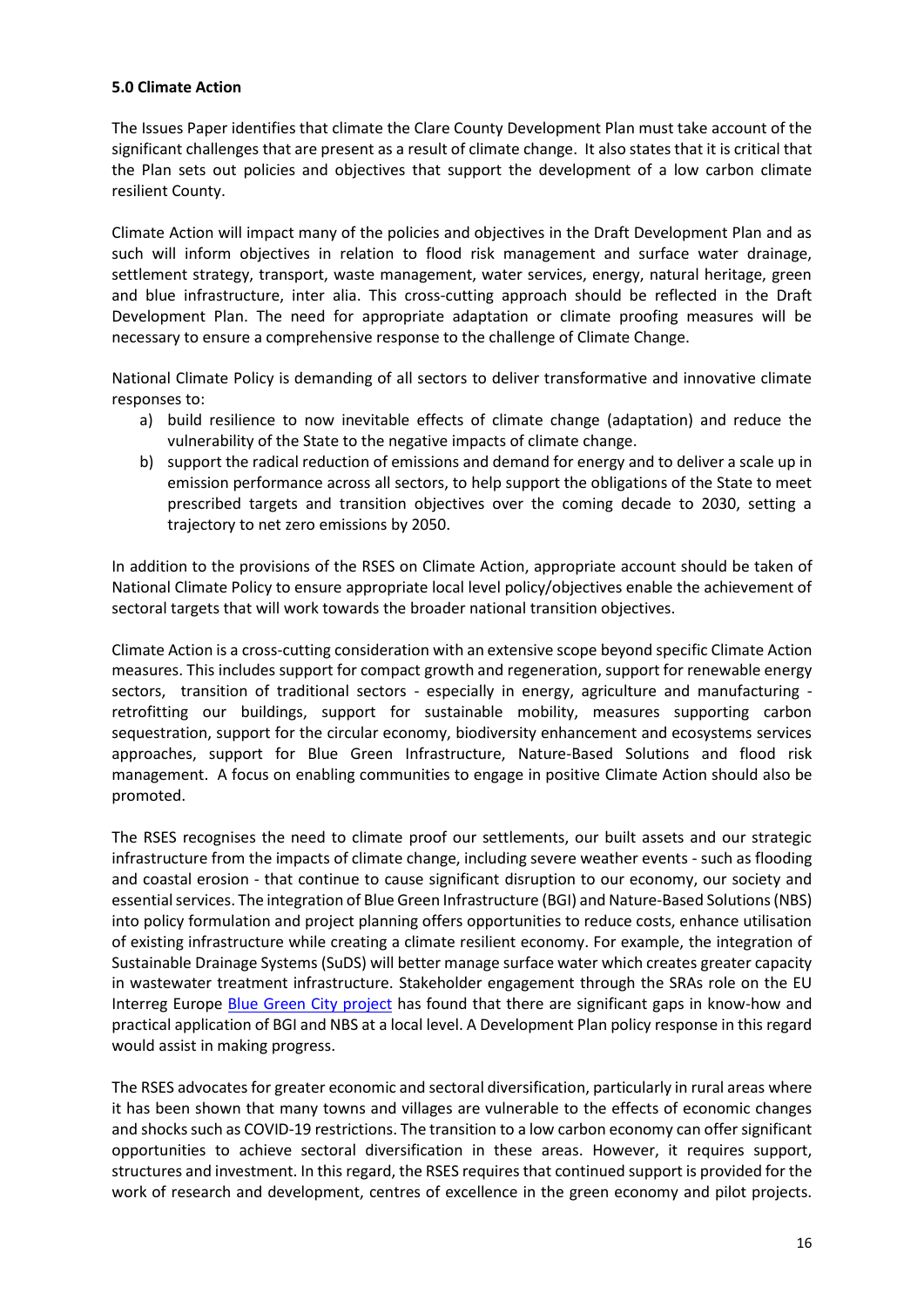Supporting policies to implement actions through the Climate Action Regional Offices (CAROs) and local authority Climate Change Adaptation Strategies is important for progress in this area.

A strong body of work has been established by Clare's *Climate Adaptation Strategy 2019-2024*. The SRA recommends the inclusion of policies and objectives to reflect this strategy, ongoing Climate Action work by the local authority at local and community levels and the Climate Action priority areas set out in Chapter 5 of RSES for decarbonisation, climate resilience and resource efficiency as part of a transition to a low carbon economy and society.

The Draft Development Plan should provide policy support for the initiatives of the CAROs. This will align with RSES support to the role of CAROs under RSES RPO 88 which states it is an objective to ensure effective co-ordination of Climate Action with the CAROs and local authorities to implement the Climate Action Plan and the National Adaptation Framework in the development and implementation of long-term solutions and extensive adaptation measures.

The Southern Regional Assembly in association with the Eastern and Midlands and Atlantic Seaboard South CAROs will host on-line workshops concerning the effective integration of Climate Action policies and objectives into the spatial planning decision making process. This will assist local authorities in implementing our national, regional and local commitments to transition to a lower carbon and climate resilient society and economy.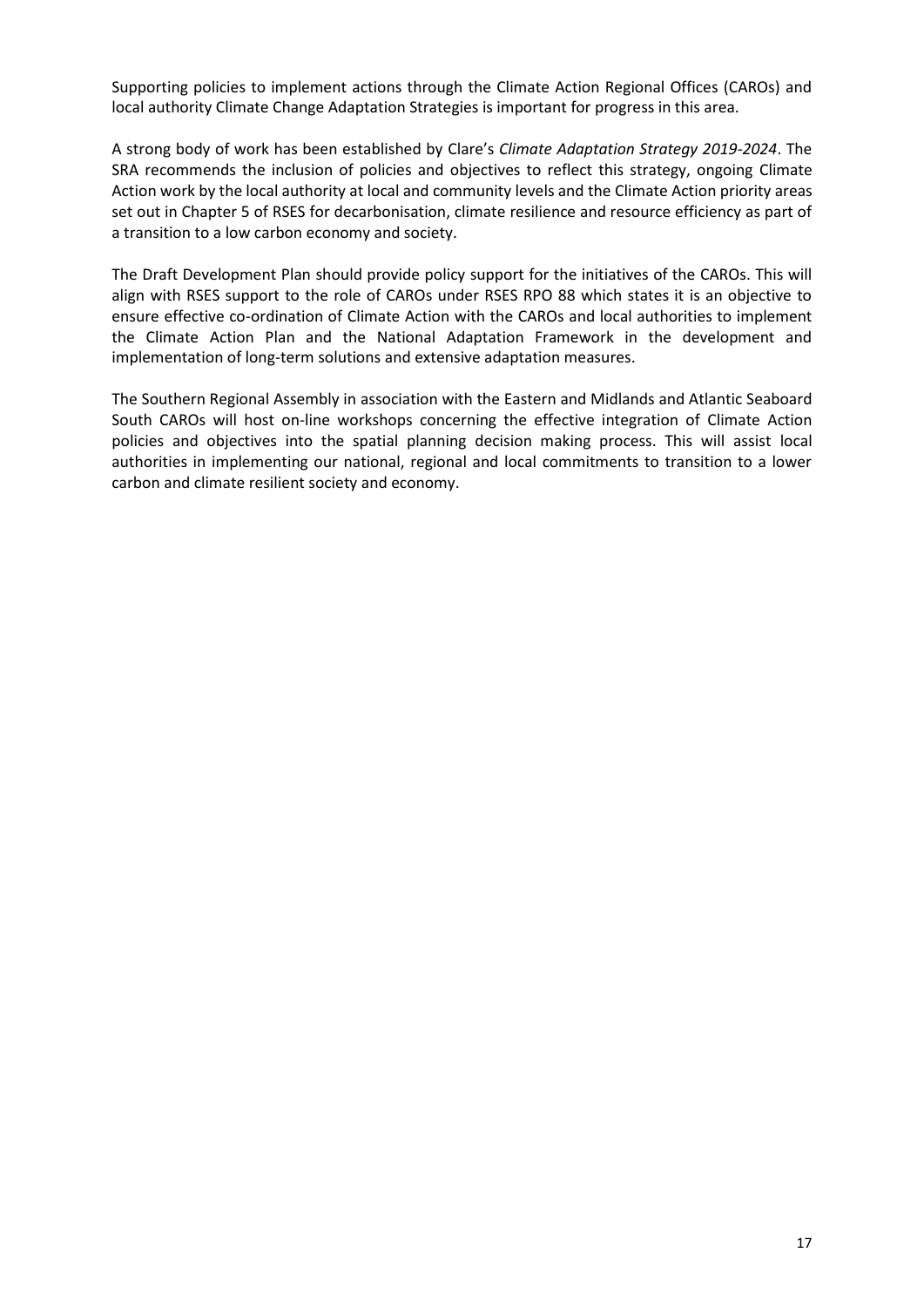#### **6.0 Connectivity, Transport and Infrastructure**

## *6.1 Digital Connectivity*

Digital infrastructure and smart technologies are critical enablers for economic and social revitalisation. Enhanced quality and provision of digital and mobile telecommunications infrastructure is critical for the revitalisation of towns, villages and rural areas. Developments in information and communications technology (ICT) continues to fundamentally change how our society and economy functions.

The RSES supports a Smart Region to build on existing Smart City initiatives which embed digital technology across many functions to improve our quality of life. These concepts can also be applied to towns, villages and rural area. For example, Enniscorthy town has taken the initial steps towards the achievement of Smart Town Status with the establishment of the FAB LAB in 2017, the development of a Technology Park for smart business and the establishment of the National Zero Energy Building training centre.

To optimise the opportunities from smart technology, access to high-speed, high capacity digital and communications infrastructure is required. This is fundamental to ensure parity for all locations in our Region.

### *6.2 Transport and Mobility*

The Issues Paper states sustainable transport is central to efforts to control greenhouse gases, air pollution and environmental damage. Urgent actions are required to improve modal change to sustainable mobility, especially when commuting trips nationally are expected to rise by 35% over current levels by 2040<sup>2</sup>. The RSES addresses this challenge by placing a significant emphasis on a switch to sustainable mobility by requiring:

- Lower tiered plans and other transport strategies to enact land use and transport planning integration.
- The distribution of future population and employment growth must be aligned with transport infrastructure.
- Targets for modal change at a local level must be set.
- Actions, assisted through National Development Plan (NDP) investment, must target sustainable transport infrastructure as a priority.
- Increased priorities must be set for increased permeability in settlements for active travel, integrated multi modal travel chains, bus, rail, walking and cycling networks and inclusion of innovations in e-mobility.

The preparation of transport and mobility policies in the new Development Plan is a major challenge. There are some broad areas to consider a policy approach:

- Sustainable mobility and public transport improvements for a Metropolitan Area with a projected population growth of 50% to 60% to 2040.
- Improved regional accessibility by road and rail.
- Improvements to local public transport services and sustainable transport modes for the Key Town of Ennis and for the wider county with improved connectivity from towns, villages and rural areas as alternatives to use of the private car.
- Policies to support the sustainable movement of freight through the County and to and from ports and airports.

<sup>2</sup> DTTS Sustainable Mobility Policy Review 2020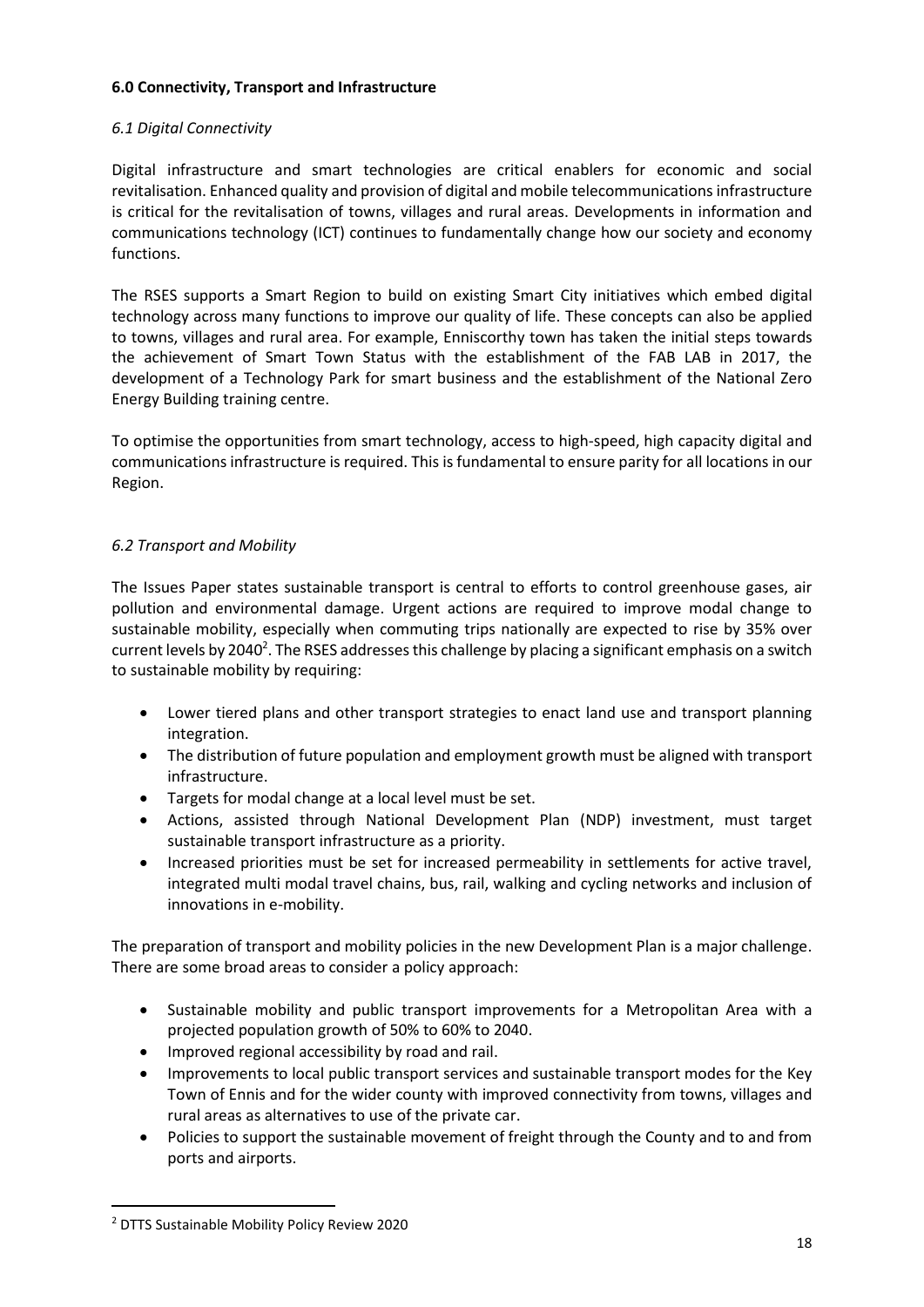*Section 6.0: Integrated Land Use and Transport* of the LSMASP states the principles underpinning the MASP include the effective integration of transport planning with spatial planning policies, from regional to local level and the alignment of associated transport and infrastructure investment. The Limerick-Shannon Metropolitan Area Transport Strategy (LSMATS) will be instrumental in the regeneration and transformation of the Metropolitan Area. A key priority of the MASP is the development of strategic residential areas to support sustainable transport and the provision of the Limerick Northern Distributor Route (LNDR). The delivery of the LNDR is a key enabler for the Region as expressed in Chapter 2 of the RSES.

Policy Objective 6 (b) of the LSMASP states that the Development Plan will identify public transport corridors and nodal points on corridors in the Metropolitan Area arising from the LSMATS which have potential to support high density development/regeneration. In addition, the Development Plan shall identify the appropriate land use zonings for these nodal points and demonstrate the effective alignment between land use and transport infrastructure planning and delivery of the NPF Compact Growth targets as they apply to the Limerick-Shannon Metropolitan Area. Policy Objective 6 (d) states that it is an objective to seek sustainable higher densities, where practicable, at public transport nodal points.

Successful integration of employment, housing and services with improved transport infrastructure is a priority issue. *RPO 151: Integration of Landuse and Transport* and *RPO 152: Local Planning Objectives* set out important principles to guide land use development in settlements to enable behavioural change and support active travel and viable public transport services with the right development in the right locations.

The RSES supports the role of Local Transport Plans (LTPs) to be prepared for Key Towns and other settlements (RPO 157) by local authorities based on Area Based Transport Assessment guidance from the NTA and TII. LTPs are important new land use and transport planning tools. Their preparation and implementation by transport agencies and local authorities is a new requirement in planning, sought by RSES objectives. Kilkenny City for example are currently preparing a LTP. These initiatives are an important step in improving sustainable mobility and they will assist actions at a local level to achieve sustainable 10 Minute Towns.

There is a strong emphasis on linking placemaking policy to connectivity in the RSES. For example, the RSES supports 10 Minute Cities and Town neighbourhoods (*RPO 176: 10 Minute City and Town Concepts*) as a concept whereby a range of community facilities and services are accessible in short walking and cycling timeframes from homes or are accessible by high quality public transport services by connecting people to larger scaled settlements delivering these services. Communities will need sufficient densities to realise the potential of a 10 Minute Town and its benefits for placemaking. The Draft Development Plan should include measures to support opportunities for sustainable 10 Minute Town neighbourhoods and to develop good practice in the concept.

The SRA are a partner in the EU Interreg Europe MATCH-UP project which aims to aims to achieve significant improvements of modal interchange to foster low-carbon urban mobility. An outcome from the project is to set a framework of good practice to implement 10 Minute City and Town concepts successfully in the Region. In this regard, a report was developed to provide an implementation tool to assist local authorities to undertake a "10 Minute Town" assessment. For the purposes of developing the tool, Ennis along with Carlow and Tralee were assessed. This report along with supporting information is available on the **SRA website**.

RSES support for intra-regional rural connectivity and improvements to transport networks along the Region's national tourism corridors in Chapter 6 are important for Development Plan policy for strengthened rural connectivity. Road based transport is often the only viable mode for rural and peripheral locations. The strategic road improvement schemes identified under the NDP are supported in the RSES (RPOs 167 and 168). The Draft Development Plan should ensure investment in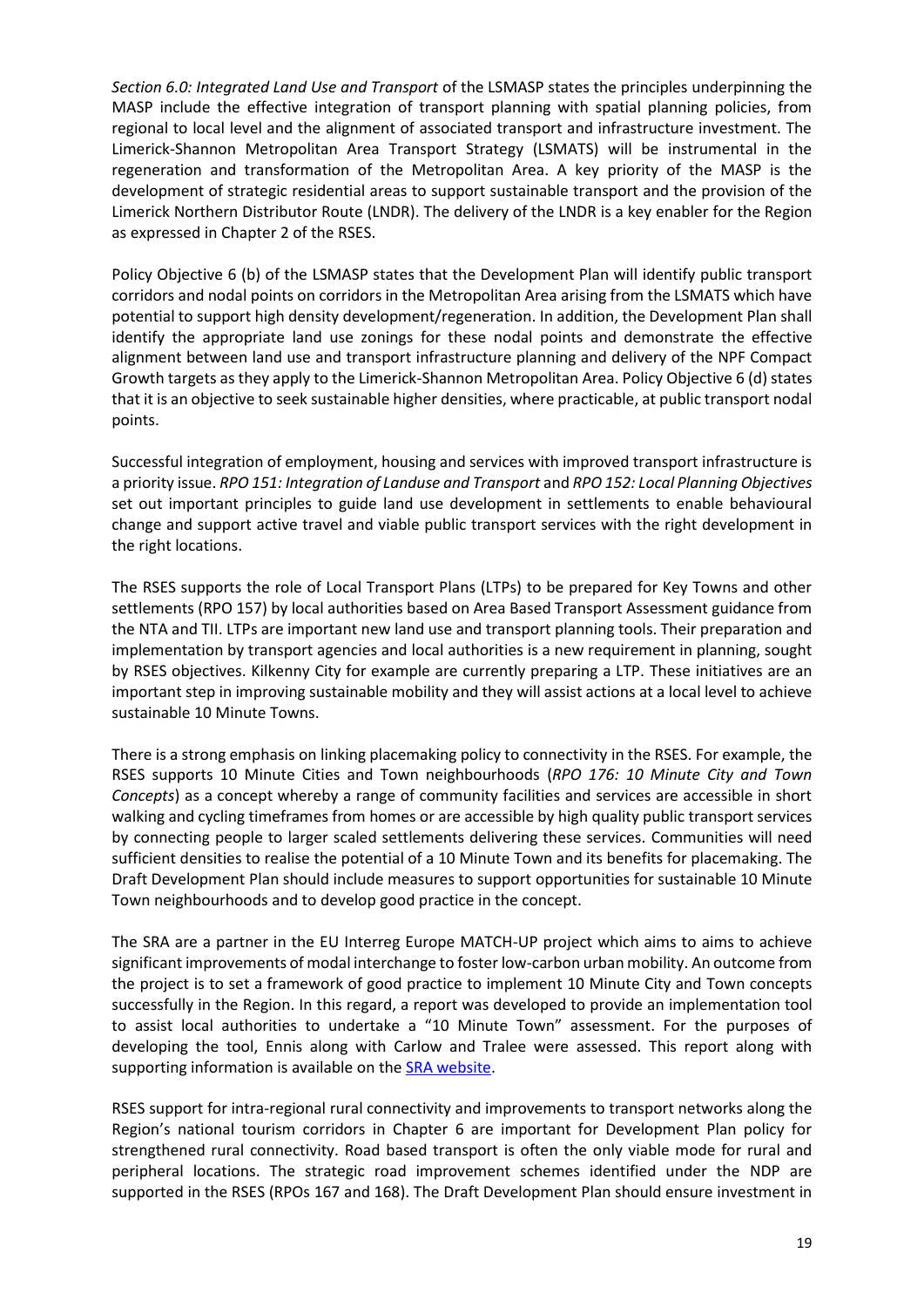road infrastructure is also framed in economic, social, environmental and sustainable transport terms (the opportunity to strengthen rural public transport and bus networks).

The delivery of cycle routes and greenway and blueway corridor projects are cited in the RSES for regional support but of equal importance from a regional perspective are smaller, cost effective measures to enhance walking and cycling permeability within and between our settlements. RPO 174 especially is a strong support for local authority policy and actions to improve walking and cycling facilities within and between settlements.

Investment and steady state maintenance in our existing road networks are still important. The RSES supports the role of our road networks as economic corridors for the movement of goods, as public transport corridors and as "life-lines" to rural and peripheral locations. Investment in road networks is supported in the context of an increased priority for low carbon transportation, public transport networks and increasingly for use by e-mobility modes (such as autonomous and electric vehicles).

#### *6.3 Infrastructure*

The RSES requires phased growth targets in tandem with infrastructure services under local authority Development Plans. It requires actions by key stakeholders to ensure water and wastewater infrastructure is coordinated and delivered in a timely manner to facilitate growth targets, with a specific focus on locations with the highest concentration of planned compact growth.

To achieve this, RSES objectives require a Core Strategy approach for phased infrastructure-led development in Development Plans and for Irish Water (IW) to align their Investment Plans with the settlement strategy and objectives of the RSES. To address capacity, RSES also requires Irish Water Investment Plans to address drinking water supply (under an IW National Water Resources Plan), the delivery of Strategic Water Supply projects and Strategic Drainage Area Plans. Such measures also address the EU Urban Wastewater Treatment Directive to eliminate pollution, protect and improve the quality of our water resources and environment.

To address regeneration of rural towns and villages, an important requirement of the RSES is coordination between local authorities, IW and other stakeholders to address Rural Wastewater Treatment Programmes and Servicing Rural Village initiatives.

Furthermore, local authorities are required to incorporate BGI and NBS which offer opportunities to create additional infrastructure capacity as well as delivering multiple co-benefits to our society and environment.

In setting out the Development Plan Core Strategy to 2028, adherence to NPO 72 (a) to 72 (c) will be required to differentiate between zoned land that is serviced and zoned land that is serviceable within the life of the plan. When considering zoning lands that require investment in service infrastructure, planning authorities are required to include the reasonable cost estimates of delivering required services at both the draft and final plan stages.

The RSES identifies that a safe, secure and reliable supply of energy is critical to a well-functioning Region. With projected increases in population and economic growth, the demand for energy will increase. Energy utility agencies demonstrate that our Region is currently generating more energy than demand. Transition to new renewable energy technologies and positioning the Southern Region as a Carbon Neutral Energy Region is strongly supported. In this regard, the Draft Development Plan should align with this position and elaborate on its policy approach, particularly in relation to Climate Action.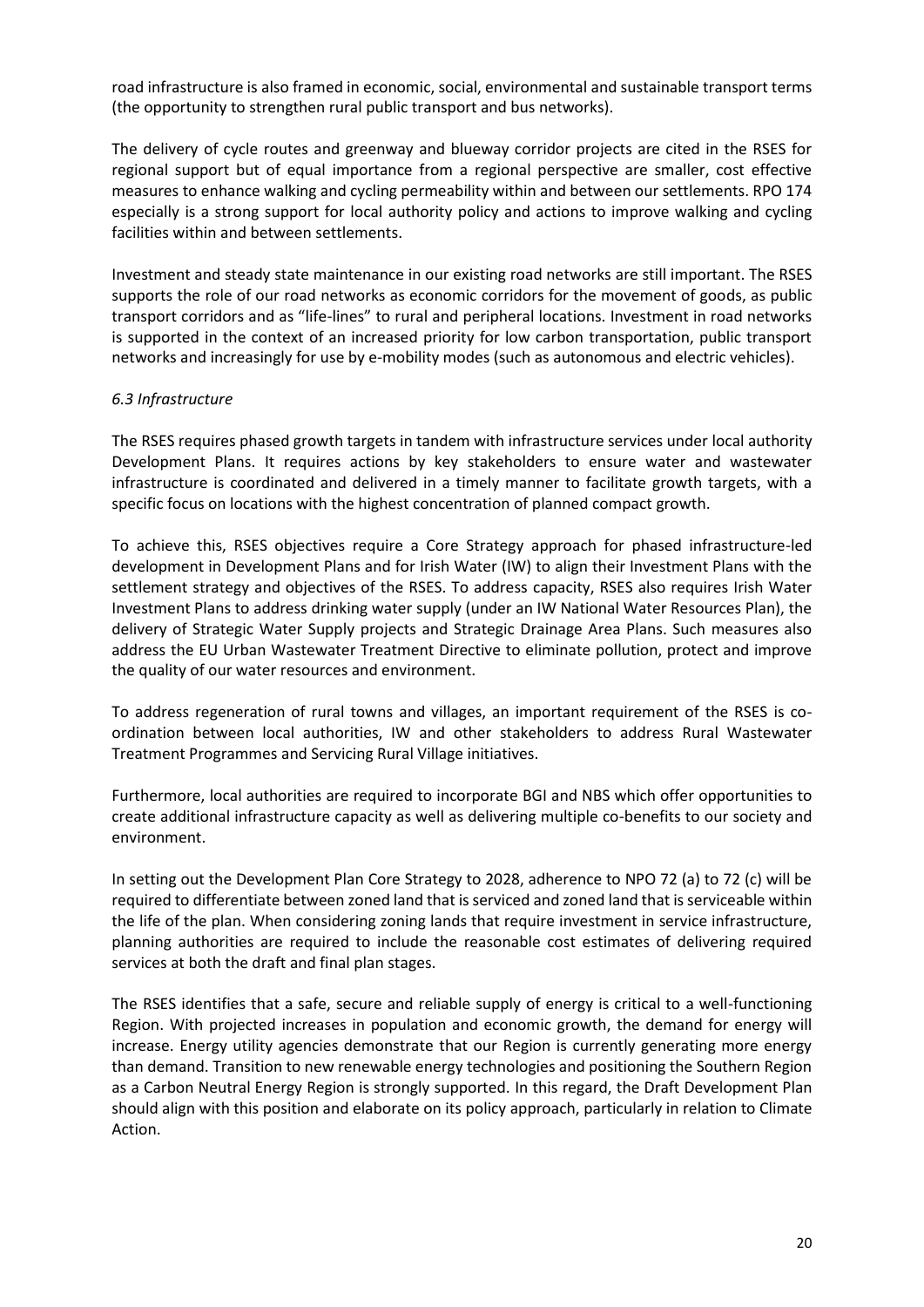#### **7.0 Social, Community and Cultural Development**

The Issues Paper recognises that there is a need to create high quality social and community infrastructure for all sectors of society. Improving quality of life to build and safeguard inclusive communities and places is central to the ambition of the RSES and is detailed in *Chapter 7: Quality of Life*. This will require significant investment in people and in buildings and facilities as well as improvements in the performance and responsiveness of our institutions and processes.

*Section 7.1.1: Inclusive Communities and Places* emphasizes that the role of public intervention is to provide supportive policies that strengthens the fabric of communities, fosters pride of place and facilitates parity of opportunities, towards achieving sustainable and societally enriching goals. In this regard, local authorities are core agents in placemaking and will require policy support and context in the Draft Development Plan.

The challenge for the new Development Plan will be to address the community and social infrastructure needs and wider requirements for education and healthcare to cater for an expanding and changing population profile. Reference should be made to RPO 177 in *Section 7.1.2: Healthy Communities*, RPO 170 in *Section 7.1.3: Diverse and Inclusive Region,* RPO 182 in *Section 7.1.4: Age-Friendly Communities*, in particular. In the Limerick-Shannon MASP, *Section 10: Social Inclusion and Infrastructure* and MASP Policy Objectives 22 and 23 support working for social inclusion, diversity and enhancing health infrastructure.

*Section 7.1.6: Learning Region* states that learning plays a significant role in promoting social inclusion and a healthy, sustainable society. The RSES places a strong emphasis on education, skills development and lifelong learning in sections 7.1.6 to 7.1.9, with a key enabler being the establishment of an inclusive Learning Region for urban and rural centres across our Region. Building and expanding on the UNESCO Learning City concept to deliver a Learning Region can develop pillars of inclusive and sustainable development that will benefit all. The RSES recognises the higher education growth potential of Ennis and its vision to become a centre for lifelong learning.

Promoting this culture of learning will assist in the continued success of all education and learning provisions and enhance the skills and employment opportunities for our Region's population. In preparing policy responses in the Draft Development Plan, reference should be made to *RPOs 186: Lifelong Learning*, *RPO 190: Lifelong Learning and Healthy Cities*, LSMASP Policy Objective 18 and LSMASP Sections 8.9 and 10.